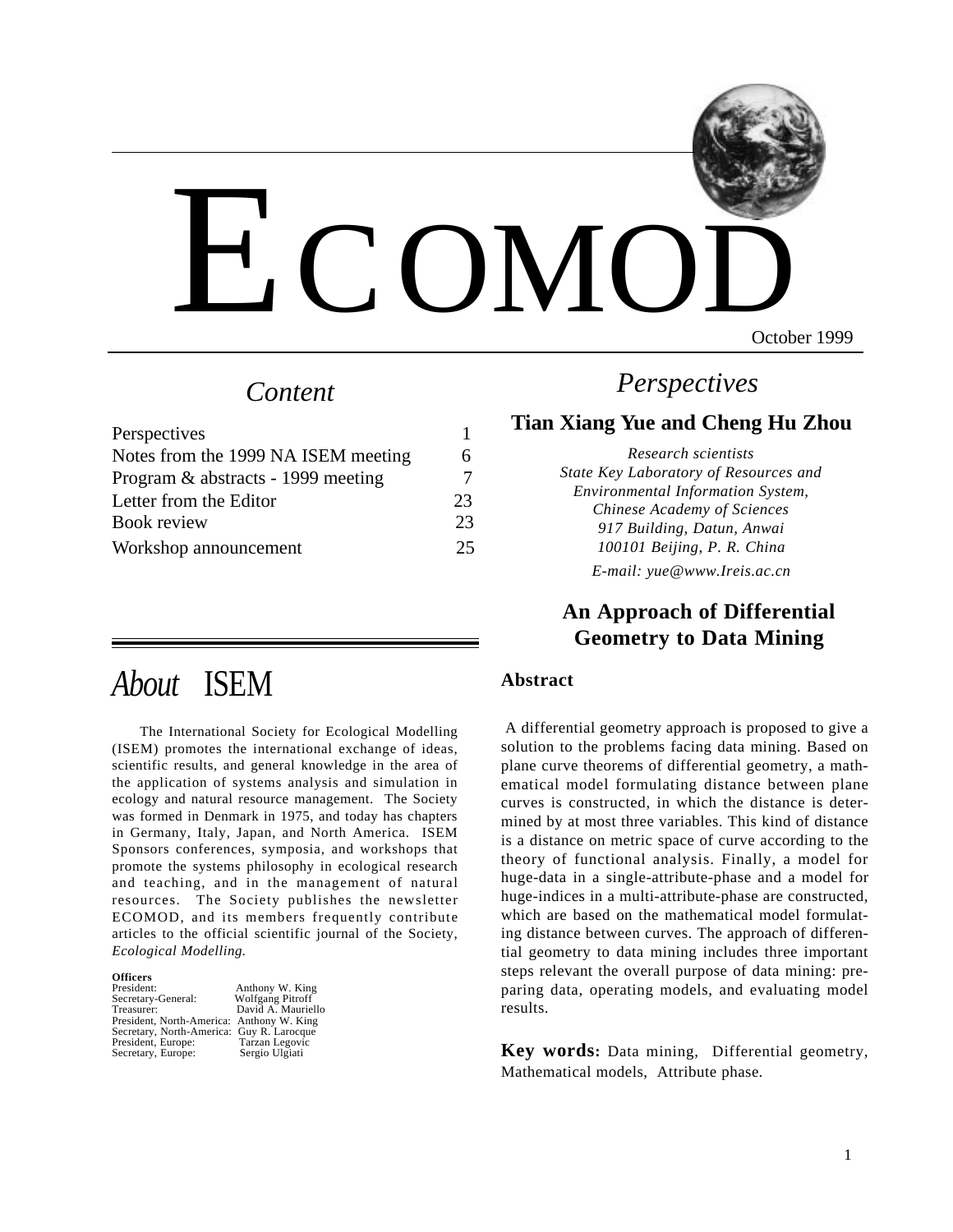#### **1. Introduction**

For the last few years, both the number and size of databases have been growing at a staggering rate. It has been recognized that there is valuable knowledge buried in the data. In the meantime, some of the enabling technologies have recently become mature enough to make data mining usable for large data sets (Carbone, 1998). Therefore, data mining has received increased attention and is becoming popular due to the decreasing costs of data collection (Pfeiffer, 1998).

Data mining is defined as the process of extracting patterns and relationships, often previously unknown, from data sources that include data bases, collection data, or even data warehouse (Thuraisingham, 1997). Data mining is a step in a larger process of knowledge discovering in data bases (KDD) that refers to the overall process of discovering useful knowledge from data. To begin the KDD process, the analysis must first have an overall purpose or set of goals to select data to be analyzed from the set of all available data. Then, the target data are moved to another database for further preprocessing. To discover knowledge such as trends, patterns, characteristics and anomalies, data mining algorithms should be used, which should be pertinent to the purpose of the analysis and to the type of data to be analyzed. When a pattern is identified, it should be examined to determine whether it is new, relevant and correct by some standard of measure. After the interpretation and evaluation step is completed and the pattern is deemed relevant and useful,

Data mining is an important method for extracting valuable information from all sizes of databases. Data miners are sometimes required to construct a highly accurate model for data mining as quickly as possible. But three factors make constructing a model for data mining a potentially lengthy process: (1) the enormous amount of data that must be processed, (2) the large number of models that must be constructed, and (3) the intricacies of testing and validating models (Small and Edelstein, 1998). The approach of differential geometry, developed in this paper, is a solution to these problems. This approach to data mining includes a model for huge data in a single attribute phase and a model for huge indices in a multi attribute phase.

#### **2. The Foundation of the Approach**

The approach is based on the Curve Theorem in the plane (Spivak, 1979). Let  $k : [S_0, S] \to \Re$  be continuous. Then there is a curve,  $L:[S_0, S] \to \Re^2$ , parameterized by arc-length, whose curvature at *s* is *k*(*s*) for all  $S \in [S_0, S]$ . Moreover, if  $L_1$  and  $L_2$  are two such curves, then  $L_1 = \alpha L_2$  where  $\alpha$  is some proper Euclidean motion (a translation followed by a rotation).

Therefore, the overall difference between the two plane curves can be simulated as following (Yue, 1990):

(1) 
$$
CD = \frac{1}{S - S_0} \int_{S_0}^{S} \left\{ \frac{(L_1(S_0) - L_2(S_0))^2}{(a'_1(s) - a'_2(s))^2 + 1} \right\} ds
$$

Where  $k_i(s)$  is the curvature of the plane curve  $L_i$ ;  $a_i(s)$ is the slope of the plane curve  $L_i$ ;  $L_i(S_o)$  is the initial value  $(i=1,2)$ .

It can be demonstrated that  $CD(L<sub>p</sub>, L<sub>2</sub>)$  has the following three properties (Yue et al. 1990):

(a)  $CD(L_1, L_2) \ge 0$ ;  $CD(L_1, L_2) = 0$  if and only if  $L_1 = L_2$ ; (b) *CD*  $(L_1, L_2) = CD(L_2, L_1);$ (c)  $CD(L_1, L_3) \le CD(L_1, L_2) + CD(L_2, L_3)$ In terms of Theory of Functional Analysis,

*CD*  $(L_1, L_2)$  is a kind of distance on metric space of curves (Taylor, 1958). We could call this kind of distance a Curves' Distance.

If the curves  $L<sub>i</sub>$  could be simulated as:

$$
(2) \ \ y=f_i\left(x\right)
$$

then,  $a_i$  and  $k_i$  can be respectively formulated as

(3) 
$$
a_i(x) = \frac{df_i(x)}{dx}
$$
  
\n(4)  $k_i(x) = \frac{d\alpha_i(x)}{dx} \cdot (1 + \alpha_i^2(x))^{\frac{3}{2}}$   
\n(5)  $ds = (1 + \alpha^2(x))^{\frac{1}{2}} dx$ 

Suppose that the curve  $L_2$ : $f(x)$  is considered as an intended-goal-function and  $L_1 : g(x)$  is an arbitrary function. According to the discussion above, if  $g(x)$  consists of negative factors, the intended-goal-function is a plane straight line  $f(x) = 0$ ,  $x \in [X_0, X]$  In this case,  $\tau_2(s)$ .  $\kappa_2(s)$ ,  $\alpha_2(s)$ and  $f(x_0)$  equal zero, then (Yue, 1994):

(6) 
$$
CD_{negative} = -\frac{1}{X - X_0} \int_{X_0}^{X} (a^2(x) + \hat{e}^2(x) + g^2(X_0))
$$
  

$$
(1 + a^2(x))^{\frac{1}{2}} dx
$$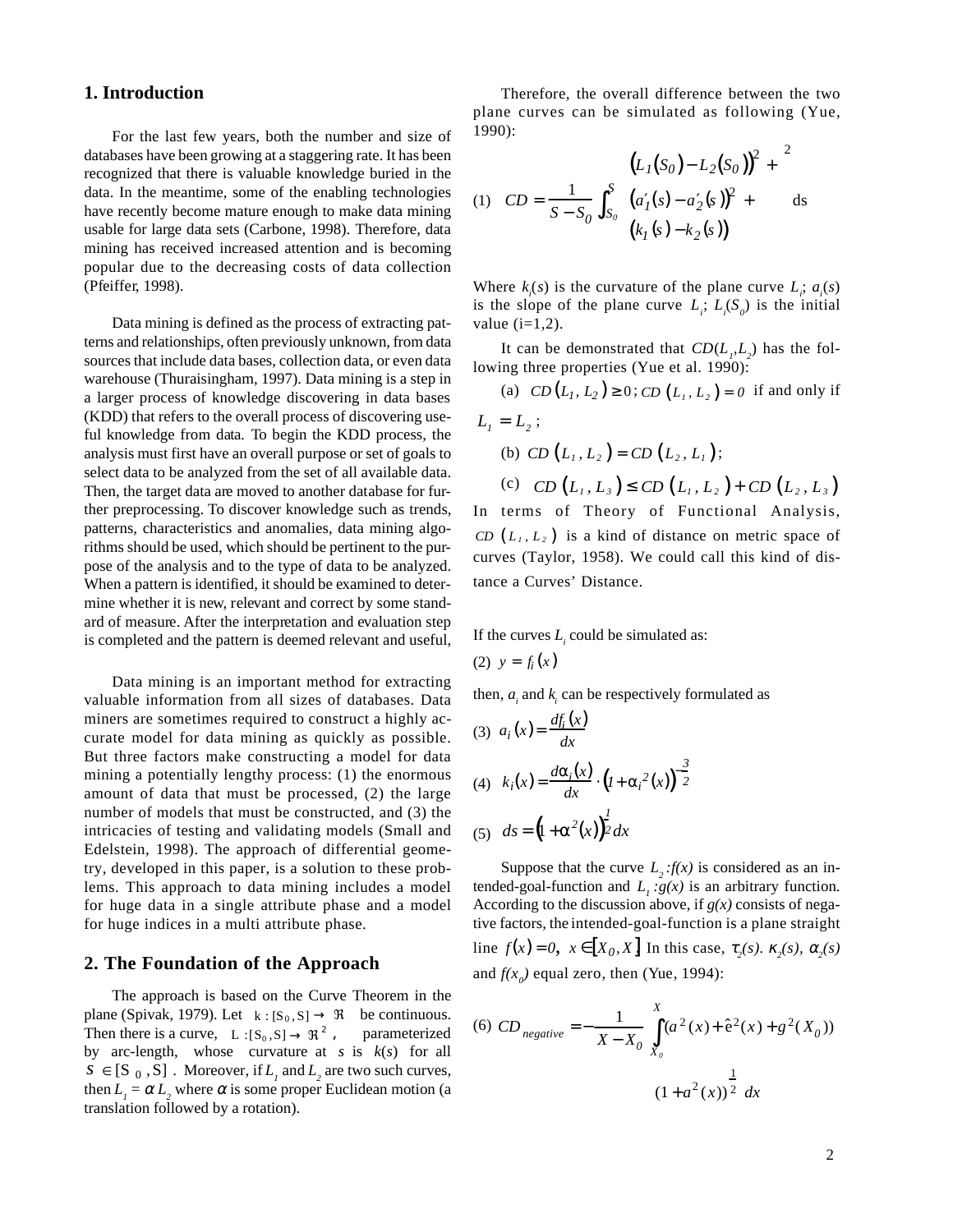Obviously,  $CD_{\text{negative}} \leq 0$ ;  $CD_{\text{negative}} = 0$  is the optimum situation. In other words, the closer the distance is from the  $f(x)=0$ , the better the situation is.

If  $g(x)$  consists of positive factors, it is not so easy to determine a quantitatively intended goals. In this situation, we express the intended-goal-function as the longer distance from the straight line  $f(x) = 0$ . In other words, for the issues of positive factors, the better the situation is, the longer the distance is from the straight line  $f(x)=0$ . The model can be generally formulated as

(7) 
$$
CD_{positive} = \frac{1}{X - X_0} \int_{X_0}^{X} \left( \frac{a^2(x) + k^2(x)}{g^2(X_0)} \right) \left( \frac{1 + k}{g^2(X)} \right)^2 dx
$$

Where  $CD_{positive} \geq 0$ ;  $CD_{positive} = 0$  is the worst situation and the biggest *CD positive* is the optimum situation.

### **3. The Model for Huge-Data in a Single-Attribute-Phase**

If the relative data at every point of the earth or of a region are ordered in terms of longitude, latitude and time, they are sequenced in three dimensions. The train of thought in this model at the initial stage of its development can be expressed as follows: (1) at first, let two of the three variables (longitude, latitude and time) be fixed temporally; sequenced data are transformed into plane curves; for any plane curve, it is enough to analyze three parameters that are intercept, slope and curvature to find the pattern of the sequenced data; (2) in order to analyze the reasons that have caused the pattern, matrices of leading factors are included in the model; (3) finally, the temporarily fixed variables are respectively allowed to change freely so that we can analyze the spatial and temporal dynamics.

Suppose that the sequenced data in single-attitudephase can be expressed as fellows in terms of longitude, latitude and time,

(8)  
\n
$$
X(t) = \begin{bmatrix} x(1, 1, t) & x(1, 2, t) & \dots & x(1, J, t) \\ x(2, 1, t) & x(2, 2, t) & \dots & x(2, J, t) \\ \dots & \dots & \dots & \dots \\ x(I, 1, t) & x(I, 2, t) & \dots & x(I, J, t) \end{bmatrix} = [x(i, j, t)]_{I \times J}
$$

where  $X(t)$  is the tth layer of the three-dimensional matrix, *t=1,2,...,T...,J* is the maximum longitude; *I* is the maximum latitude and *T* is the maximum value of the time variable.

The three-dimensional matrix  $X(t)$  can be transformed into a standardized matrix

$$
(9) Y(t) = [y(i, j, t)]_{t \times J}
$$

where

(10) 
$$
y(i, j, t) = \frac{x(i, j, t)}{x_{max}}
$$
  
(11)  $x_{max} = max_{i, j, t} \{x(i, j, t)\}$ 

Then, the dynamic model in terms of latitude and time can be formulated as

(12) 
$$
CD(i, t) = sign(y) \cdot \frac{1}{J} \sum_{j=1}^{J} \left( \begin{pmatrix} a^2(i, j, t) + \\ k^2(i, j, t) + \\ y^2(i, 0, t) \end{pmatrix} (1 + a^2(i, j, t)) \frac{1}{2} \right)
$$

where

$$
(13) \quad sign(y) = \begin{cases} -1 & y < 0 \\ 1 & y > 0 \end{cases}
$$

(14) 
$$
y(i, 0, t) = \frac{1}{J} \sum_{j=1}^{J} y(i, j, t)
$$

(15) 
$$
\alpha(i, j, t) = y(i, j, t) - y(i, j - 1, t)
$$

(16) 
$$
k(i, j, t) = (\alpha(i, j, t) - \alpha(i, j - 1, t)) (1 + \alpha^2(i, j, t))^{-\frac{3}{2}}
$$

(17) 
$$
\alpha(i, 0, t) = \frac{1}{J} \sum_{j=1}^{J} \alpha(i, j, t)
$$
  
(18)  $k(i, 0, t) = \frac{1}{J} \sum_{j=1}^{J} k(i, j, t)$ 

To formulate the dynamic state of the leading factors, we introduce two special matrixes,

(19) 
$$
S_{max}(t) = (M(i, j, t))_{I \times J}
$$
  
(20) 
$$
S_{min}(t) = (m(i, j, t))_{1 \times J}
$$

where

(21) 
$$
M(i, j, t) = \begin{cases} x(i, j, t) & x(i, j, t) \ge D \\ 0 & x(i, j, t) > D_1 \end{cases}
$$
  
\n(22)  $m(i, j, t) = \begin{cases} 0 & x(i, j, t) > D_2 \\ x(i, j, t) & x(i, j, t) \le D_2 \end{cases}$ 

 $D_1 > D_2$ ;  $D_1$  is the critical upper-value and  $D_2$  is the critical lower-value.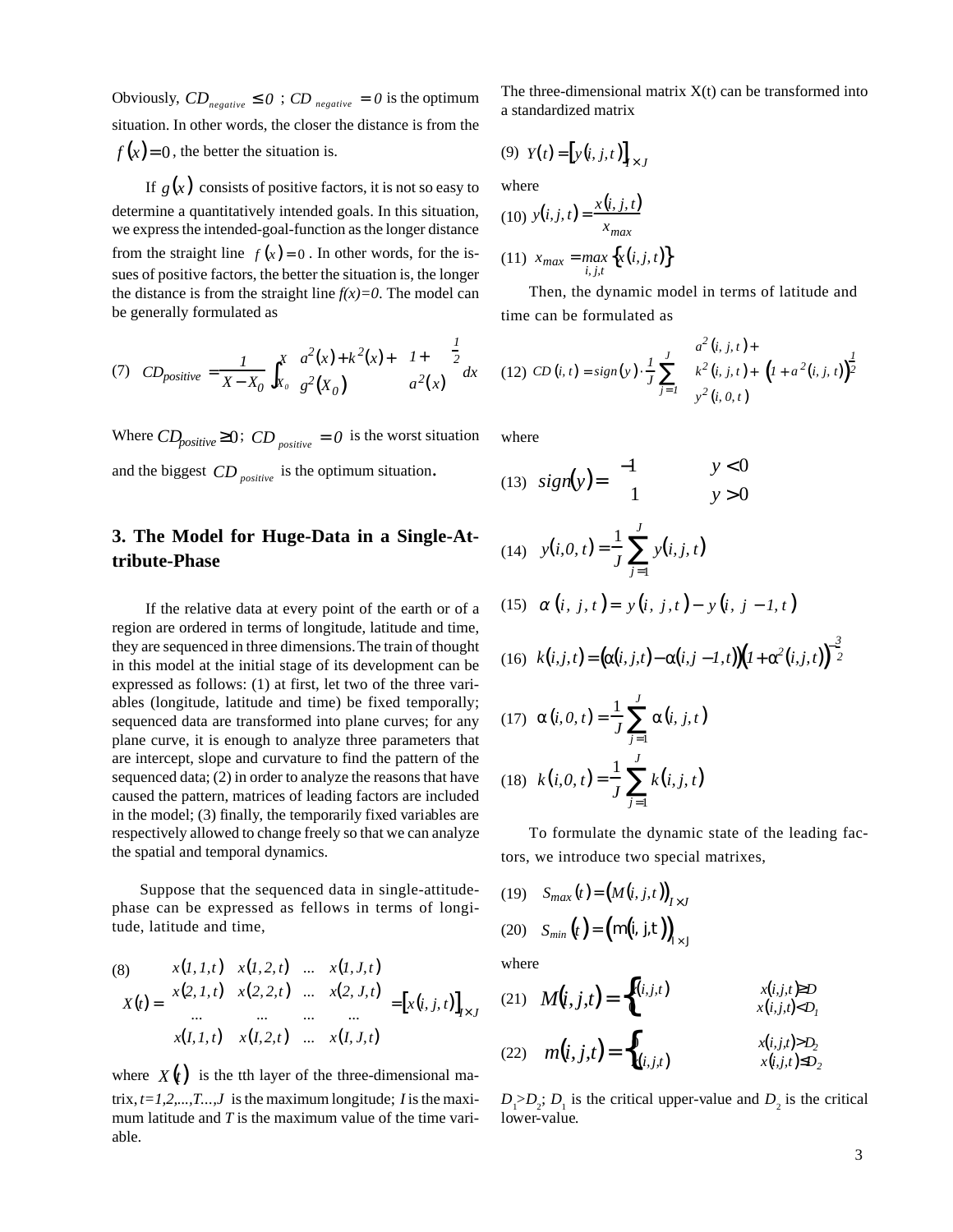According to requirements of some studied issues, very useful knowledge can sometimes be obtained by analyzing the dynamic characteristics of the sector  $(\overline{y}, \alpha (i, j, t) \times (i, j, t))$ , where  $\overline{y}$  is the measurements of average situation of the huge-data in a single-attribute-phase.

### **4. The Model for Huge-Indices in a Multi-Attribute-Phase**

Index systems have been studied by many scientists, in which each index is a summary of a data cluster. The Organization for Economic Co-operation and Development (OECD) developed a set of environmental indicators for agriculture in terms of the Driving Force-State-Response (DSR) framework in order to identify and quantify the extent of the impacts of agriculture and agricultural policies on the environment and to better understand the effects of different policy measures on the environment (OECD, 1997). Haber and Engelfried (1997) set up a criterion system for environmental impact assessment to establish ecological balance-sheets and measures of environmental protection. The World Bank (1996) developed social indicators of development to address the most pressing issue facing the World Bank and its member countries. Pieri et al. (1995) proposed the land quality indicators to measure changes in the quality or condition of land and to promote land management practices that ensure productive and sustainable use of natural resources. Opschoor and Reijnders (1992) introduced sustainable development indicators to determine whether the development of a region or a nation is sustainable or not. In order to derive economical indicators that can give better guidance than the gross national product to those interested in promoting economic welfare, Daly and Cobb (1990) developed an index system of sustainable economic welfare.

For all these index systems, we designed a model for huge-indices decision making by means of differential geometry. This model applies to the situations that have more than 10 indices (indicators or criteria). The studied issues might sometimes required us to analyze, (1) the effects of negative factors, (2) the effects of positive factors, or (3) simultaneously both. In these three situations we must separately set up index system of negative factors or one of positive factors. For this index system, all indexes should be relatively independent.

Suppose that for an analyzed issue an index system has been set up as follows

(23) 
$$
z(l, j, t), z(2, j, t), ..., z(i, j, t), ..., z(l, j, t)
$$

For constructing a temporal dynamic model, a subperiod t would be temporarily fixed. Then, we can get the following algebraic matrixes

$$
(24) Z(t) = (z(i, j, t))_{I \approx J}
$$

Let

(25) 
$$
z_{max} = max_{i,j,t} \{z(i, j, t)\}
$$
  
\n(26)  $y(i, j, t) = \frac{z(i, j, t)}{z_{max}}$   
\n(27)  $y(0, j, t) = \frac{1}{I} \sum_{i=1}^{I} y(i, j, t)$   
\n(28)  $\alpha(i, j, t) = y(i, j, t) - y(i - 1, j, t)$ 

(29) 
$$
k(i, j, t) = (\alpha(i, j, t) - \alpha(i - 1, j, t))((1 + \alpha^2(i, j, t)))^{\frac{1}{2}}
$$

(30) 
$$
\alpha(0, j, t) = \frac{1}{I} \sum_{i=1}^{I} \alpha(i, j, t)
$$
  
(31) 
$$
k(0, j, t) = \frac{1}{I} \sum_{i=1}^{I} k(i, j, t)
$$

For the index system (23), the determination of the index weights is very important for constructing its model. Each set of weights would correspond to one kind of structure in the index system. Change of index weights would mean the model's structural dynamics. Different sets of weights would produce different results (or scenarios). The determination of the weights of the indexes have various ways such as choosing equal weights for all indexes, determining the weights by analysis of administrative levels or by a subordinate function of fuzzy sets. The weight system can be generally formulated as:

$$
(32) w(l), w(2), \ldots, w(i), \ldots, w(l)
$$

Where *i=1, 2, ..., I; j=1, 2, ..., J; t=1, 2, ..., T*;

 $\sum w(i) = 1$ ; *I* is the total number of the indexes; *j* is  $\sum_{i=1}^{j} w(i) = 1$ i= 1

the total number of analyzed regions; and *T* is the total number of analyzed sub-periods.

The common model both for negative factors and for positive factors in the jth region can be expressed as:

3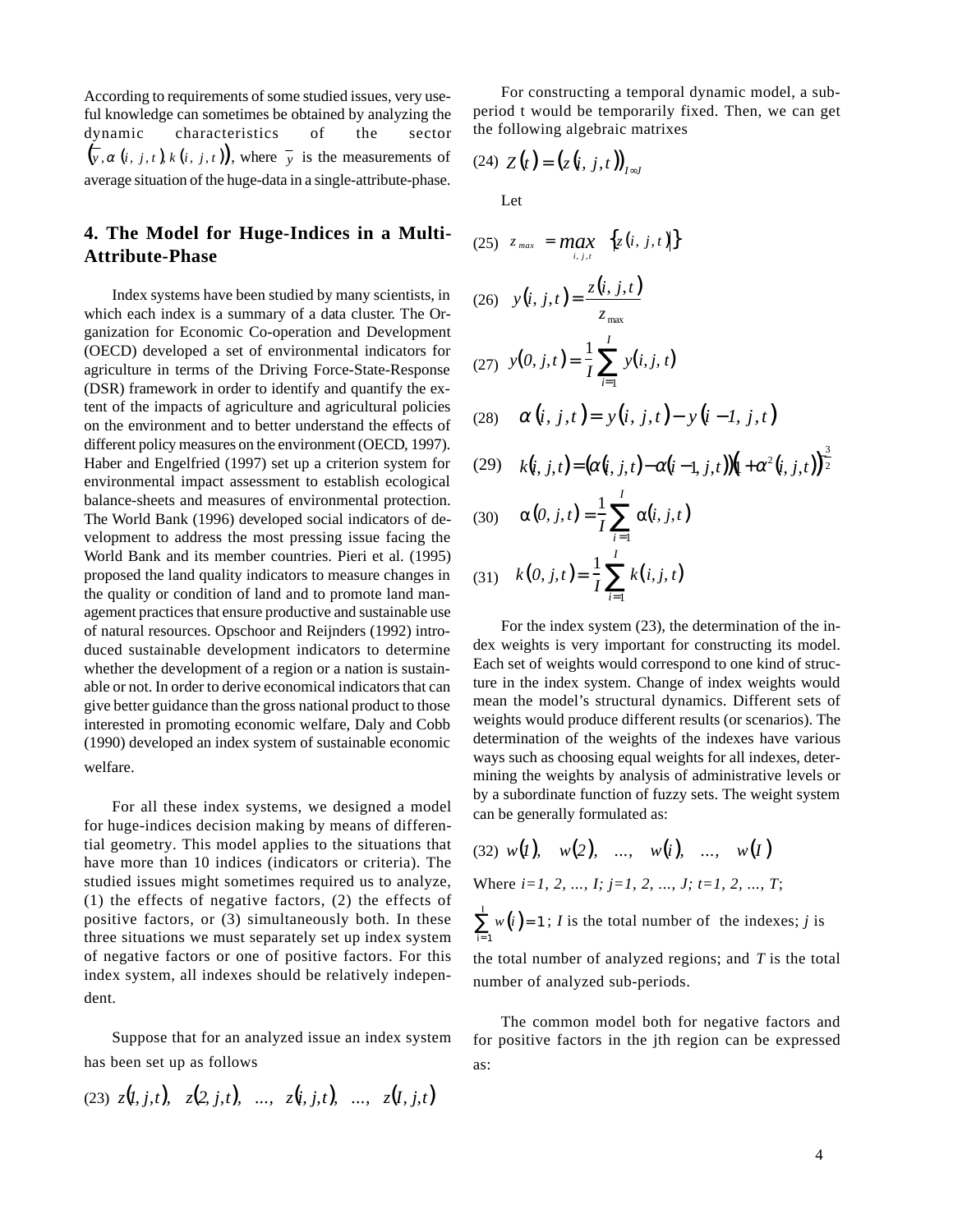$(CD(j,t) = sign(y))$ 

$$
\frac{1}{I} \sum_{i=1}^{I} w(i) \cdot \begin{pmatrix} a^{2}(i, j, t) + \\ k^{2}(i, j, t) \\ +y^{2}(0, j, t) \end{pmatrix} (I + a^{2}(i, j, t)) \frac{1}{I}
$$

where

$$
(34) \quad sign(y) = \begin{cases} -1 & y \langle 0 \\ 1 & y \rangle 0 \end{cases}
$$

The general model in the whole area investigated can be formulated as

(35) 
$$
GSCD(t) = \sum_{j=1}^{J} P(j, t) \cdot CD(j, t)
$$

Where  $P(j, t)$  is a parameter determined by the jth country or region;  $CD(j, t)$  is the pattern in the jth country or region; *GSCD*  $(t)$  is the general pattern in the whole analyzed area.

In order to know the leading indices in which countries or regions exist, we introduce two leading matrixes

(36) 
$$
M_{max}(t) = (M(i, j, t))_{i \approx J}
$$
  
(37)  $m_{min}(t) = (m(i, j, t))_{i \times J}$ 

where

(38) 
$$
M(i, j, t) = \begin{cases} \overline{z}(i, j, t) & z(i, j, t) \ge C_1 \\ \underline{v} & z(i, j, t) \le C_1 \end{cases}
$$
  
\n(39)  $m(i, j, t) = \begin{cases} \overline{v} & z(i, j, t) \ge C_2 \\ \overline{z}(i, j, t) & z(i, j, t) \le C_2 \end{cases}$ 

 $C_1 > C_2$ ;  $C_1$  is the critical upper-value of the index system and  $C_2$  is the critical lower-value of the index system.

According to concrete contents of some studied issues, dynamic characteristics of sector,  $(y(0,j,t),a(i,j,t))$ ,  $k(i,j,t)$  are sometimes useful for bring to light the law of the discussed issues.

#### **5. Discussions**

The models in the approach of differential geometry to data mining have a common shell and need at most to deal with three variables, which are the curvature, the slope and the initial value, independently of the amount of data that are mined or the number of indices that must be handled. It is not necessary for the approach of differential geometry to construct a large number of models in order to process an enormous

amount of data. The effective application of the approach of differential geometry to data mining requires performing four important steps. They include identifying the overall purpose of data mining, preparing data, operating model and evaluating results of the model. Because different purposes require very different data or index system, the overall purpose must be clearly stated in order to make the best use of data mining.

The step of preparing data is the most time consuming. It is quite possible that some of the data required has never been collected so that it may be necessary to supplement additional data. Because good models must be supported by good data, it is essential to assess data characteristics and to repair data defects. When data come from multiple sources, they must be consolidated into a single database. It is also important to ensure the same characteristics are measured in the same way. Once the data are gathered for the model to be constructed, it is essential to select specific data. When specific data are selected, some additional data transformations may be necessary. For instance, the operation of the model for huge-data in single-attribute-phase may require that the data be sorted out and correspondingly given plus or minus signs in relation to their contribution to the overall purpose. The operation of the model for huge-indices in multi-attribute-phase may require that the data be clustered and transformed into an index system according to certain algorithms.

After a model is constructed by means of the approach of the differential geometry, its results must be evaluated and their significance must be interpreted. When the model has been used, it must be measured how well it represented that data set. When the model performs well, the performance of the model must be continually monitored because all systems may evolve and data may change over time (Edelstein, 1998).

#### **References**

- Carbone, P. L. 1998. Data mining: knowledge discovery in data bases. In: B. Thuraisingham (ed), Data Management, pp.611-624. Washington, D. C.: CRC Press LLC.
- Daly, H. E. and Cobb, J. J. B. 1990. For the Common Good - Redirecting the economy towards community, the environment, and a sustainable future. London: Green Print.
- Edelstein, H. 1998. Data mining—let's get practical. DB2 Magazine. http://www.db2mag.com /98smEdel.htm.
- Haber, W. and Engelfried, J. 1997. Von Ökobilanzen zur Umweltverträglichkeit menschlicher Aktivitäten. Zeitschrift für Angewandte Umweltforschung, 10: 222- 229.
- Opschoor, H. and Reijnders, L. 1992. Towards sustainable development indicators. In: O. Kuik and H. Verbruggen (eds), In Search of Indicators of Sustainable Development, pp.7-28. Dordrecht: Kluwer Academic Publishers.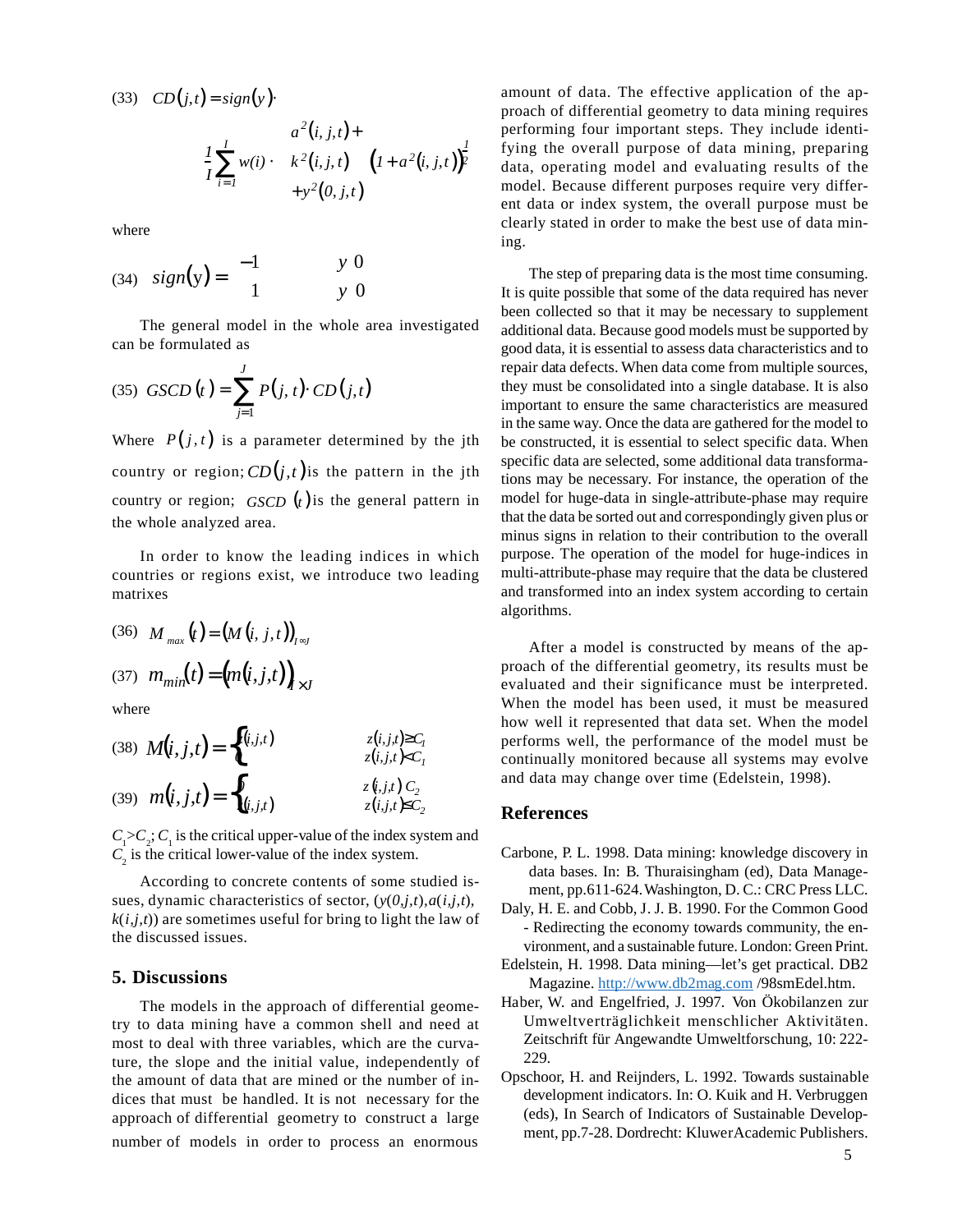- Organization for Economic Co-operation and Development. 1997. Environmental Indicators for Agriculture. 75775 Paris Cedex 16, France: OECD Publications.
- Pfeiffer, K., Papcek, E. and Smith, D. 1998. What is data mining? http://www-personal.umd.umich.edu/~kpfeiff/ index.html
- Pieri, C., Dumanski, J., Hamblin, A. and Young, A. 1995. Land Quality Indicators. World Bank Discussion Papers, No. 315.
- Small, R. D. and Edelstein, H. A. 1998. Scalable data mining. In: B. Thuraisingham (ed), Data Management, pp.637-647. Washington, D. C.: CRC
- Spivak, M. 1979. A Comprehensive Introduction to Differential Geometry. Houston, Texas: Publish or Perish, INC.
- Taylor, A. E. 1958. Introduction to Functional Analysis. New York: John Wiley & Sons, Inc.
- The World Bank. 1996. Social Indicators of Development. Baltimore and London: The Johns Hopkins University Press.
- Thuraisingham, B. 1997. Data Management Systems. Florida: CRC Press LLC. pp.173-185.
- Yue, T. X., Haber, W., Grossmann, W. D. and Kasperidus, H. D.1999. A method for strategic management of land. In: Y. A. Pykh, D. E. Hyatt & R. J.M.B. Lenz(eds), Environmental Indices: Systems Analysis Approaches, pp.181-201. London: EOLSS Publishers Co Ltd.
- Yue, T. X. 1994. Systems Models for Land management and Real Estate Evaluation. Beijing: China Society Press (in Chinese). pp.149-152.
- Yue, T. X. and Ai, N. S. 1990. A morphological mathematical model for cirques. Glaciology and Cryopedology, 12(3): 227-234 (in Chinese).

## *Notes from the 1999 meeting of the North American Chapter of ISEM*

The 1999 annual meeting of the North American chapter took place in Spokane, Washington, USA, 7-12 August 1999, in conjunction with the Ecological Society of America. Activities organized or sponsored by the chapter included one workshop, one symposium, one poster session and six oral sessions. The workshop, which was organized by Michael S. Corson, Bernard C. Pattern and Ellen K. Pedersen consisted of an introduction to systems analysis and simulation in ecology and natural resource management. Eleven people attended the two-day workshop. The symposium, organized by William S. Currie, included presentations that highlighted recent achievements and identified future directions on modelling nitrogen turnover in soils and availability to forest trees. All the poster and oral presentations covered diverse subjects: population dynamics and wildlife management, landscape dynamics, carbon cycle of forest ecosystems and grasslands, natural resource management and risk assessment, forest succession, radionuclides transport, effect of toxic pollutants, remote sensing and geographical information systems. The abstracts for all the presentations and posters are included in this issue.

I left Spokane with an extremely positive impression of the meeting. All the presenters made high-quality presentations. ISEM meetings are excellent opportunities to learn about new developments, maintain contact with colleagues and evaluate the increasing importance of ecological modelling in various ecological fields. For instance, an excellent example of the increasing use of ecological modelling as aid-decision tools was provided by Thomas L. Barnwell in his presentation. I strongly recommend that you download the relevant EPA document and see by yourself (http:// www.epa.gov/ORD/WebPubs/final/eco.pdf).

The first business meeting of the North American chapter following the re-organization of ISEM took place in Spokane. Mary Melin, publishing editor at Elsevier and ISEM liaison officer, made a presentation on the business partnership between ISEM and Elsevier and described the special benefits for ISEM members. There will be discounts as high as 35% for selected titles and for internet access to the virtual environment recently developped by Elsevier (http:// www.virtual-enviornment. com) and to Ecological Modelling.

Y2K meeting will be an international meeting, as all the chapters will meet together in Halifax, Canada, under EcoSummit 2000. More information is provided at the following web site: http://www.elsevier.com/locate/ecosummit.

> Guy R. Larocque Natural Resources Canada Canadian Forest Service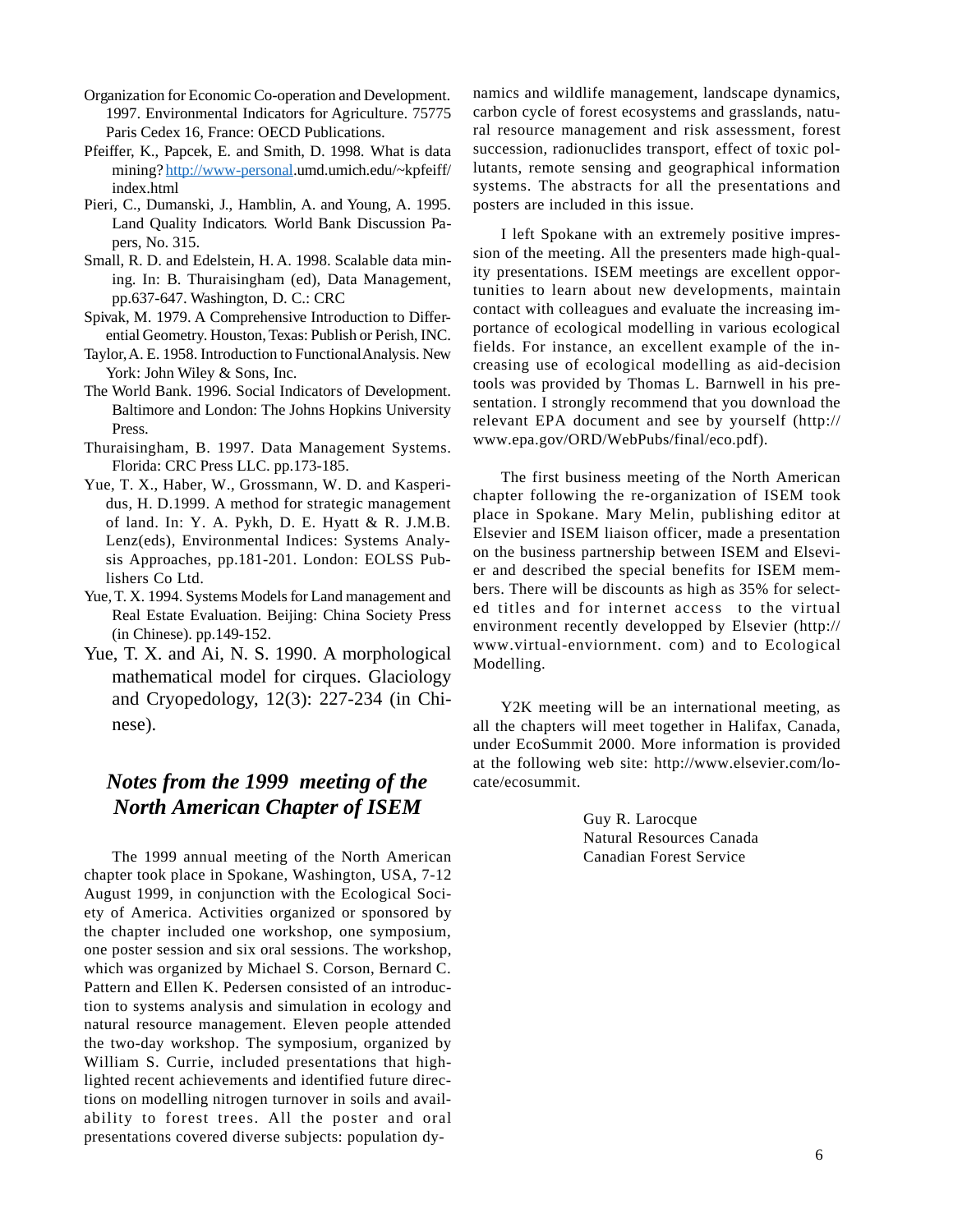### **Abstracts of oral presentations and posters**

#### **NA-ISEM 1999 annual meeting**

**Spokane, Washington, USA 7-12 August 1999**

**Program Chair: Guy R. Larocque Natural Resources Canada Canadian Forest Service (glarocque@cfl.forestry.ca)**

 $\mathbf{ACEVEDO*}^{1,2}$ , M.F., M. ABLA<sup>2</sup>, S. PARMATI<sup>1</sup>, D.L. URBAN<sup>3</sup> and A. MIKLER<sup>1</sup>. University of North Texas, Denton, TX, 76203, USA<sup>1</sup>, Universidad de Los Andes, Merida VENEZUELA<sup>2</sup>, and Duke University, Durham, NC, 27708, USA<sup>3</sup>. Parameterization of a landscape semi-Markov metamodel. Contact e-mail: acevedo@unt.edu.

We discuss a method to parameterize a transition forest landscape model (MOSAIC) from a gap type model (FACET). This scaling-up method bridges the breach between scales in forest models. MOSAIC becomes a model of the FACET model, i.e. a metamodel. MOSAIC is semi-Markov and includes distributed and fixed delays in addition to transition probabilities. For each terrain class, the parameterization algorithm (SEMAPAR) operates on gap model output generated by code written to extract the proportion of gap model plots dominated by each landscape cover type. SEMAPAR monitors the transitions to estimate transition probabilities and probability density functions, assumed to be Erlang distributions with parameter values determined by nonlinear optimization. This process is repeated for each terrain class in the landscape. The number of terrain classes is selected to reflect landscape heterogeneity. As an example, we show the results obtained for 72 terrain classes (6 elevation intervals, 3 slope intervals and 4 slope aspects) in the H.J. Andrews coniferous forest in the Pacific Northwest of the USA. Computation time is reduced to approximately 6 hours by running FACET and SEMAPAR using a distributed queue mode in a set of several hosts via the network, and to approximately 1 hour by running it in a 16-node PC cluster.

**BANCROFT, J. S.**, University of Connecticut, U-43 Storrs, CT, 06269, USA. Using statistical moments to fit hypotheses for the mechanism of dynamics in a fragmented population. Contact e-mail: jsb95003@uconnvm.uconn.edu.

The mechanisms of density dependent regulation are significant for understanding population dynamics when the organism is resource limited. An individual-based simulation was created based on an experimental system of the sawtooth grain beetle kept in vials of flour. Data from the literature, specific experiments, and time series trials were used to calibrate 25 parameters of the model. Four more parameters were used to describe hypotheses of regulatory mechanism. Two parameters describe oviposition and two describe cannibalism as a function of density. Time-series data for egg, larvae, pupae, and adults were divided. The first part was used to determine statistical moments of the data and was used to fit the parameters (mean, variance, skew, kurtosis, autocorrelation). The held out data fell within the prediction interval of the fitted model. Data from a different times-series experimental was used for cross validation. This data exposed the sensitivity of the model to initial conditions. Similarly, by using the CI for the fitted parameters, the ability to predict long term dynamics is extremely difficult for these small populations.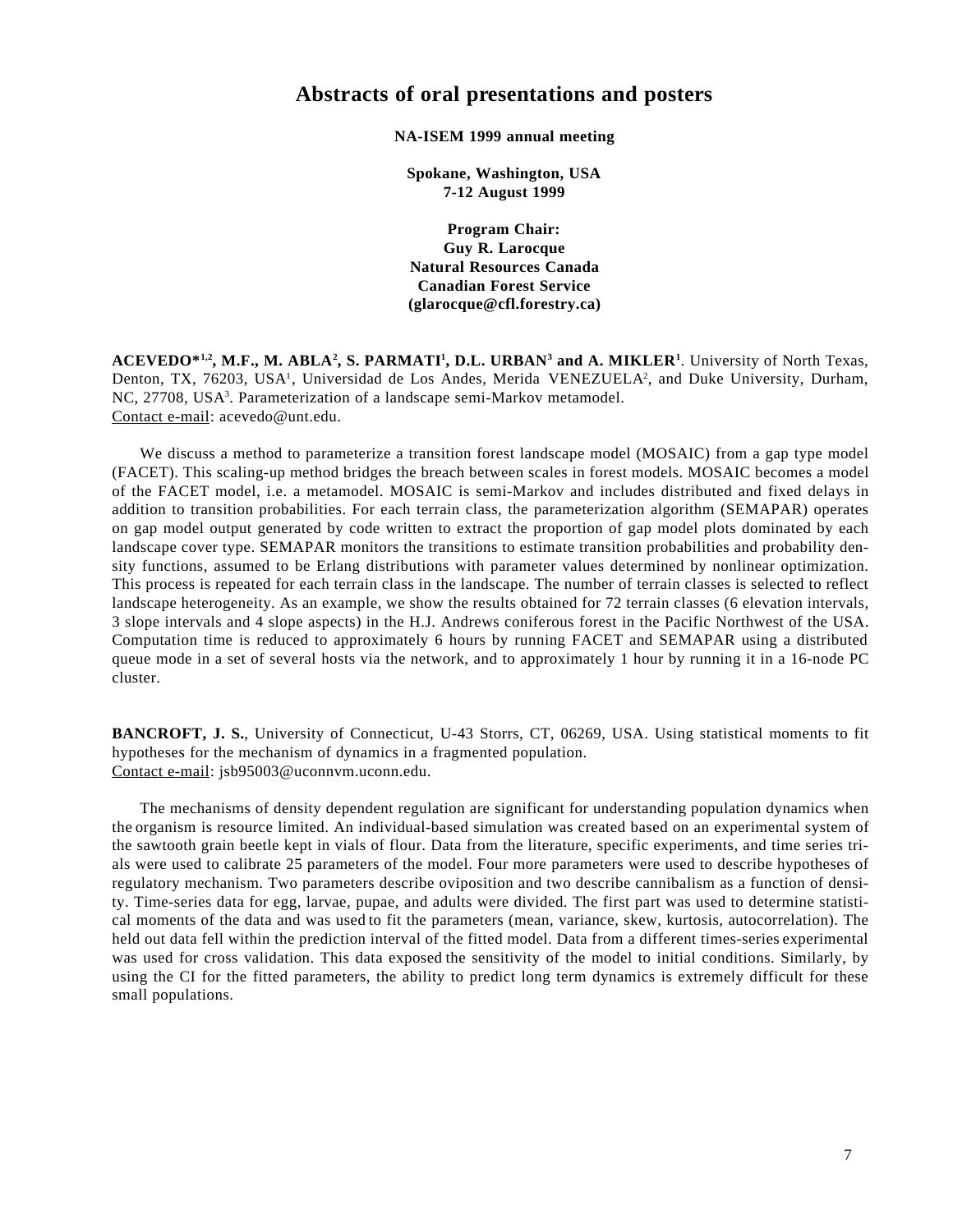**BARNWELL\*1 , T. O. and B. M. LEVINSON2** , National Exposure Research Laboratory, US EPA, 960 College Station Road, Athens, GA, 30605, USA<sup>1</sup>, and National Center for Environmental Research and Quality Assurance, US EPA (8723r), 401 M St SW, Washington, DC, 20460, USA2. US Environmental Protection Agency's research strategy for ecological modeling. Contact e-mail: Barnwell.Thomas@EPA.GOV.

EPA's Office of Research and Development (ORD) has released a research strategy to guide its program in ecosystem risk assessment and risk management (www.epa.gov/ORD/WebPubs/final/eco.pdf). The general direction of this research program is to larger scales, a more holistic systems view, assessment of cumulative stress, determination of relative vulnerability to multiple stressors, and development of alternative management strategies for flexible decision-making. To support this direction, we must develop the models to understand, predict, and assess the current and probable future exposure and response of ecosystems to multiple stressors at multiple scales and these models must be linked to landscape models to characterize future environments and habitats. In addition, ties to appropriate suites of biological response models are essential to the risk manager, because often the goal is to forecast the response of receptors to management actions, and models of socioeconomic change must also be integrated to assess future environments. Obviously, this is not a goal that can be accomplished by ORD alone, but will be dependent on contributions from in-house and extramural research programs, other agencies, the academic community, and others. The purpose of this paper is to provide an overview of ORD?s ecological modeling research program and discuss how the extramural community can contribute to its success through the Science to Achieve Results (STAR) extramural research programs in Regional Scaling, Water and Watersheds Research and Integrated Assessments.

**CHEN\*, X., L.T. WILSON and R.D. WEEKS**. Texas A&M University, College Station, TX, 77843-2475, USA. An optimization model of the territory size of imported fire ants. Contact e-mail: xchen@aesrg.tamu.edu.

An analytical model was developed and analyzed to investigate the variation and optimal size of territories of imported fire ants. The model considers the following constrains: the maximum radial distance than can be traveled by foraging workers, availability of food resource and foraging economy, size of ant colony and food demand, costs and benefits related to defending territory against neighboring colonies. The model predicts that the number of workers per unit area is greater in smaller territories than in larger territories.

**COLBERT\*, J. J., and G. RACIN**. USDA-Forest Service, Northeastern Research Station, Morgantown, WV, 26505-3101, USA. Using a Java Applet to provide Web-based access to and data management for a forest gap simulation model.

Contact e-mail: jim@mserv.fsl.wvu.edu.

A Java Applet can be accessed through modern web browsers and used to reach server based simulation software and to store, retrieve, and edit data from a database. The Stand-Damage Model is a forest ecosystem gap simulator for tree growth with a Java interface and a user database. This system will provide for data entry from summaries by diameter and species on a per acre or hectare basis or directly from a field plot system of any design. If a user chooses to enter data directly from fixed area or variable radius prism plots (or both), the software will summarize all data and provide stand tables, stocking tables and other summaries prior to running simulations. Simulation scenarios can be designed and executed that include prescribed future management alternatives and defoliation episodes. There are three distinct ways to formulate management prescriptions. Output in graphical and tabular formats can be viewed, printed, stored, and retrieved. The system currently has full parameter sets for 67 tree species and means for a user to add up to 10 additional species, using on line documentation that defines all needed parameters and assists in setting parameter values by providing directions to on-line literature, a climatic range map for accumulated annual day-degrees in North America, methods for calculating growth rate parameters from diameter increment data, and other reference material in on-line documentation.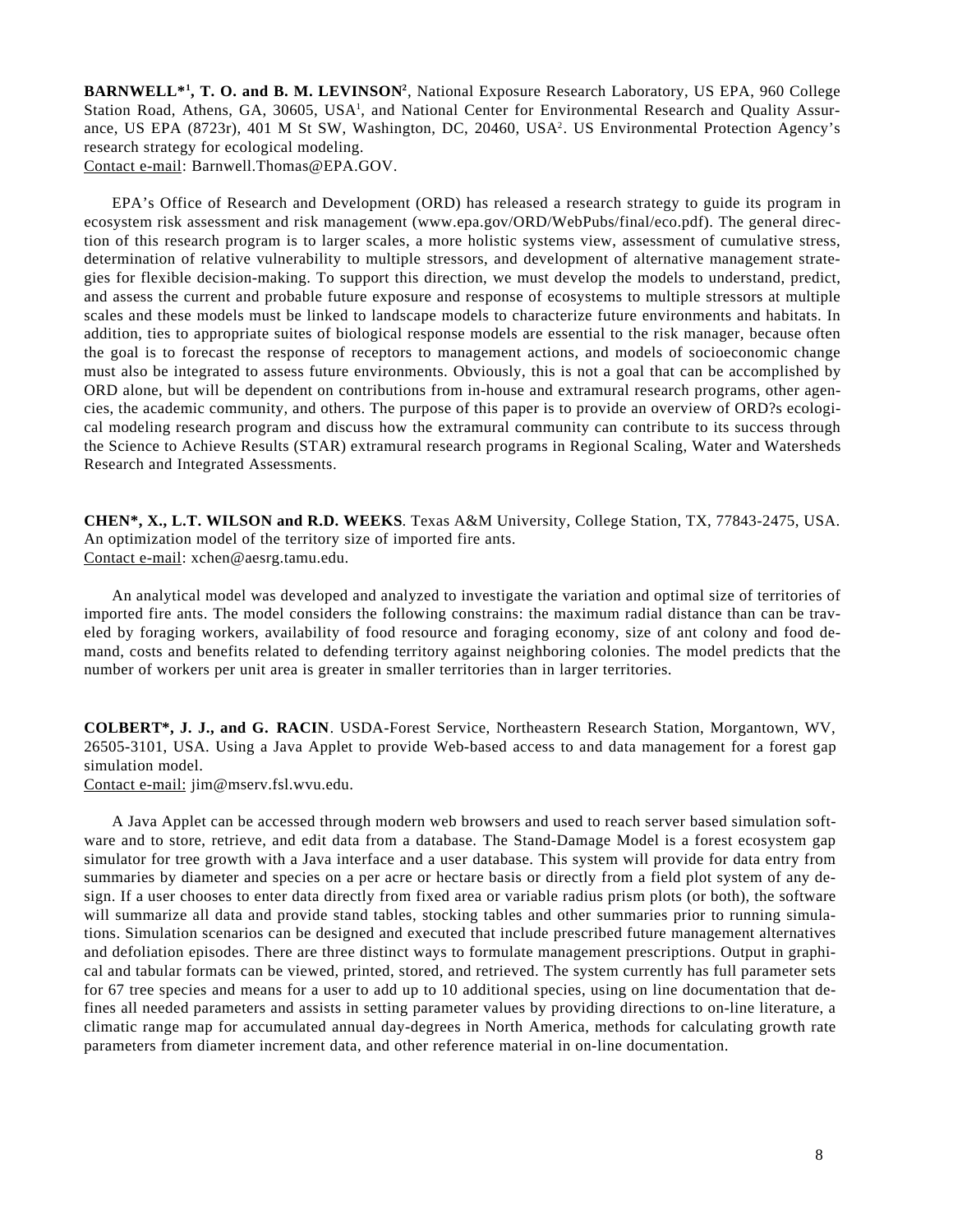**CORSON\*, M.S., P.D. TEEL, and W.E. GRANT**. Texas A&M University, College Station, TX, 77843, USA. Modeling detection of cattle-fever-tick infestations in semi-arid thornshrublands of south Texas. Contact e-mail: m-corson@tamu.edu

Government programs maintain an 800-km quarantine zone along the Texas-Mexico border, within which inspectors regularly inspect cattle for evidence of cattle-fever-tick (*Boophilus annulatus*, *B. microplus*) infestations having slipped into the United States. We wished to examine the influence that variations in environment and management strategy have on the probability of detecting these infestations. We adapted a simulation model of Teel et al. (1998) that examines interactions of ticks, cattle, and landscape under a rotational grazing-system developed for semi-arid shrublands of south Texas. We added a submodel that estimates probability of inspectors detecting *Boophilus* infestations when examining 1, 20, 40, or 80 infested cows. Results suggest that detection probability was most severely influenced by the season in which the infestation began, followed by grazing strategy, habitat type, and number of cows inspected, and only moderately influenced by density of ticks in the initial infestation. Results showed high  $(>=0.95)$  detection probabilities exist as temporal "windows of opportunity" during brief but definite periods; outside these windows, detection of existing infestations becomes poor. Each halving of the number of cows examined tended to shorten duration of these windows by approximately 40%. However, probability of detecting tick infestations depends strongly on inspector training, cow behavior, and weather, which we considered implicit constants. Models such as this one may help predict timing and magnitude of *Boophilus* infestations, as well as favorable inspection periods.

**CURRIE\*, W. S.** University of Maryland Center for Environmental Science, Frostburg, MD, 21532, USA. The problem of coupling C and N cycles to model soil N turnover in temperate forest soils. Contact e-mail: currie@al.umces.edu.

A biogeochemical process model simulating redistributions of 15N tracers in forest soil and vegetation pools has been developed and applied to gain insight into forest responses to manipulations at the Harvard Forest, MA, USA. The model is known as TRACE (Tracer Redistribution Among Compartments in Ecosystems), capable of modeling coupled, balanced, ecosystem-level fluxes of C, water, and N (as NH<sub>4</sub>, NO<sub>3</sub>, and organic N). Direct comparisons were made between model predictions and field data for recoveries of  $15N$  tracers in soil and vegetation. Comparisons among alternative model formulations showed that strong soil-detrital sinks for both  $15NO<sub>3</sub>$ and  $15NH_4$  were required in order to account for observed  $15N$  redistributions. The model contains a balanced C budget within each soil horizon and at the ecosystem level (including DOC, dissolved organic C). Under traditional views of microbial C and N consumption, not enough C was available in soils to drive the necessary rates of gross N turnover in the model, making it necessary to decouple soil C and N turnover in order to account for observed 15N sinks in soil. This raises a key question of how future models will be constructed to couple C and N cycling in forest ecosystems.

**DAVIDSON\*, E. A**. The Woods Hole Research Center, Woods Hole, MA, 02543, USA. Are gross rates of N mineralization and nitrification needed for the hole-in-the-pipe model? Contact e-mail: edavidson@whrc.org.

The hole-in-the-pipe model relates production of nitric oxide and nitrous oxide gas in soil to a metaphor of N flowing like a liquid through a pipe. The greater the flow of N through the pipe, which is analogous to the rate of N cycling through the ecosystem, the higher are the predicted emissions of gaseous N oxides that leak out holes in the pipe. Gross rates of N mineralization and nitrification are direct measures of N flowing through the pipe, but several indices of N cycling, such inorganic-N pool sizes, assays of net N mineralization, net nitrification, and nitrification potential, and litterfall-N, appear to work just as well for predicting N oxide emissions. The same may be true for predicting N availability to plants. A theoretical basis for this phenomenon will be explored. Understanding gross rates may be necessary to explain mechanistic relationships between N cycling indices and ecosystem functions, such as N availability to microorganisms and plants, but simpler empirical functions may be adequate and appropriate for many models.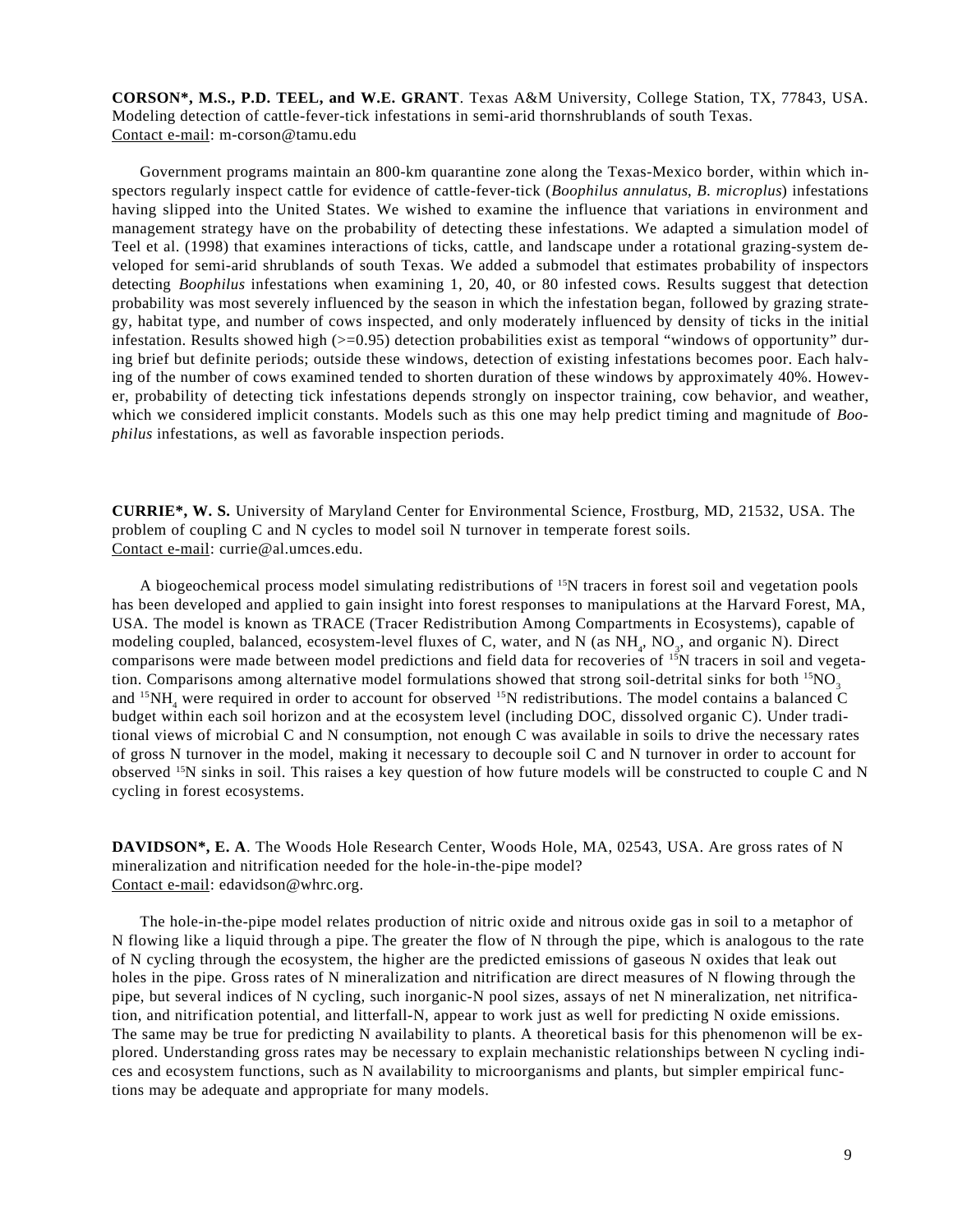**DECURTIS, C.\* and R. WIEGERT**. Dept of Marine Sciences, University of Georgia, Athens, GA, USA. Theoretical behaviors of ecosystems developed and explained using simple mechanistic simulation models.

Contact e-mail: chuck@wiegert.marsci.uga.edu.

Consequences of differing theoretical postulates about ecosystem dynamics can be examined with simple models using flows of conserved units such as energy or an element. We use compartmental mechanistic models with ecologically realistic control functions separating, in particular, the effects of exploitative competition from those of intra- and interspecific interference competition. We examine the effects of changing trophic structure, changing biotic potential of trophic levels, degree of closure (nutrient recycling), and time delays. Many of the effects we illustrate have been observed in ecosystems and their models, or have been the subject of debate as to their presence in real systems. Here we present some plausible scenarios and their underlying mechanistic causes, providing a basis for discussion of the conditions under which the behavior would be found in nature and whether it might be common or rare. For example, stable limit cycles will arise in deterministic models with no significant time delays only with respect to certain combinations of: 1) the growth rate of a 'top consumer' relative to its limiting food resource(s); 2) the tolerance of the 'top consumer' to intraspecific interference competition; and 3) the availability of the food resource(s).

**DIXON, K. R.\*, S. R. ANDERSON, J. F. FAGAN, D. B. HOGAN, T. HUANG, C. F. MARTIN, J.C. ROB-ERTS, K. T. RUMMEL and L. L. SHEELER-GORDON**. Texas Tech University/ Texas Tech Medical Center, Lubbock, TX, 79416, USA. An individual-based model for predicting population effects from exposure to environmental contaminants.

Contact e-mail: kdixon@ttu.edu.

A mathematical model (IBMOD) was developed to link exposure to environmental contaminants with population effects as reflected in reproduction and survival. IBMOD is a simple individual-based population model that uses probabilities for fecundity and survival on each individual in separate age classes. The model is stochastic, with reproduction, survival of each age class, number of males and females in the age class, sex ratio, offspring survival, and contaminant exposure as random variables. The model calculates the population size by summing the number of individuals in all age classes. The model was used to simulate the effects of pesticide ingestion on the populations of avian species with different feeding habits in and around agricultural fields in midwestern corn agroecosystems. For each species, Monte Carlo simulations of 100 individuals were run to obtain a population mean and 95 percent confidence interval of dose. Each simulation also predicted reproduction and mortality for each dose trace. Mortality was subtracted from the population of 100 individuals to estimate probability of survival. This model yields output comparable to an aggregated population model such as a Leslie Matrix model. The model predicted zero mortality for most species even with the conservative assumptions included in the model. Comparing the peak doses with the species' LD50 values suggests that the dose is not great enough to cause mortality in these species. The model simulations and post-simulation analysis predict no mortality will occur in the tested species from insecticide applications. Given the conservative assumptions used in the model, it is unlikely that significant and widespread mortality in avian populations in midwestern corn agroecosystems will occur from normal insecticide use.

**DREISBACH\*, T. A. and J.E. SMITH**. USDA Forest Service, Pacific Northwest Research Station, Corvallis, OR, 97331, USA. Predicting occurrence of chanterelles: habitat factors regulating distribution in the Pacific Northwest.

Contact e-mail: dreisbacht@fsl.orst.edu.

Fungi are important components of forest ecosystems, providing pathways for nutrient cycling and energy flow through food chains and webs; yet few tools exist for systematic evaluation of conditions that contribute to species occurrence, abundance, and viability. We are developing habitat models to predict occurrences for eight species of cantharelloid fungi (chanterelles) representing different life strategies ranging from rare to weedy. Our objective is to identify explanatory ecological factors significant to chanterelle distribution in the Pacific Northwest. Because few published studies have focused on fungus-habitat relationships, we employ exploratory data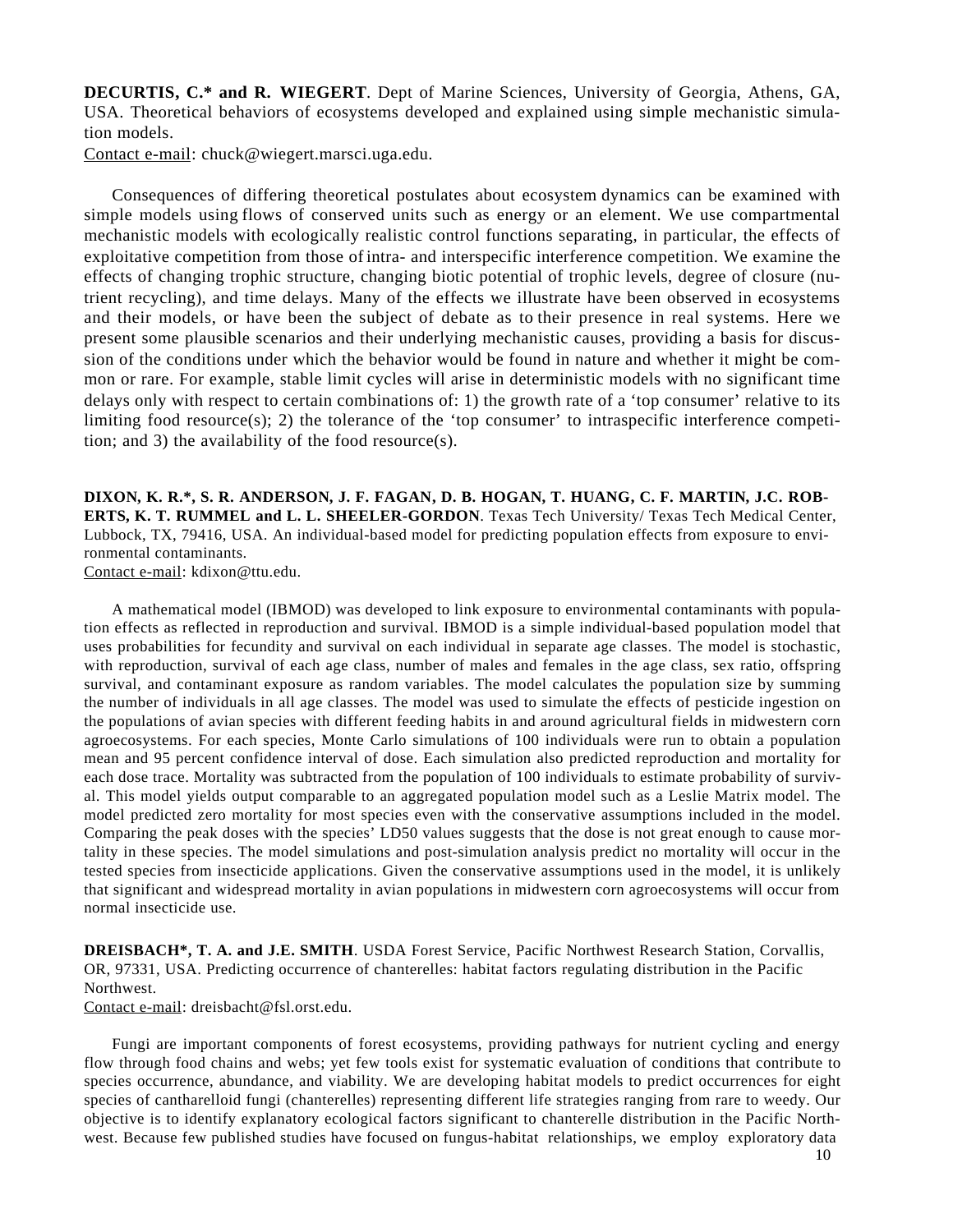analysis of unpublished data, historical records, and expert opinion to develop parameter estimations.Macrohabitat level landscape-scale features (elevation, vegetation composition and condition, canopy cover) correlate with species distribution and can be mapped to provide course estimates of suitable habitat. At the microhabitat level patchy distribution of fungal individuals indicates that features of the local environment such as relationship to coarse woody debris, fine-scale topography and moisture and moss cover are important factors related to fungal occurrence. Our analysis suggests that predicting fungal habitat necessitates a two-tiered spatial scale modeling approach, employing GIS and rules-based techniques.

**FERREYRA<sup>1</sup>, R. A, J. DARDANELLI<sup>2</sup>, D.COLLINO<sup>3</sup> and L.B. PACHEPSKY\*<sup>4,5</sup>. CEPROCOR and UNC,** Cordoba, ARGENTINA1, E.E.A. INTA Manfredi, ARGENTINA2, IFFIVE INTA, Cordoba, ARGENTINA3, RSML, USDA, Beltsville, MD, USA<sup>4</sup>, and Duke University Phytotron, NC, USA<sup>5</sup>. Water stress related anomalies in the crop simulation model PNUTGRO: explanation using a leaf gas exchange model and thermodynamic analysis.

Contact e-mail: lpachepsky@asrr.arsusda.gov

PNUTGRO and other simulation models of the DSSAT family implement a linear relationship between water stress (expressed as a water supply/demand ratio) and photosynthesis. However, observations of dry matter production for peanut (*Arachis hypogaea* L.) crops in Cordoba, Argentina, matched PNUTGRO simulations in wellirrigated cases but were consistently higher than the simulations in cases with water-stress. The 2DLEAF model of leaf gas exchange was used to explain this observed nonlinearity. It showed that transpiration is very sensitive to stomatal aperture, whereas photosynthesis is not. However, consideration of the effect of reduced transpiration on leaf temperature is necessary. If transpiration decreases due to lower water availability, leaf temperature rises, enzymes may work outside their optimum temperature range and, consequently, photosynthesis may be reduced.To introduce this effect into the 2DLEAF simulations, an iterative optimization process is proposed, using a simple energy-balance model to estimate leaf temperature and photosynthesis as a function of stomatal aperture, air temperature, leaf dimensions, reflectivity, transmissivity, and emissivity, incident radiation, and estimated boundary layer parameters. The results are consistent with the leaf temperatures and dry matter production observed in the field experiments.

**FLUG\*, M., S. CAMPBELL, and J. BARTHOLOW**. USGS, Midcontinent Ecological Science Center, Fort Collins, CO, 80525-3400, USA. Using a Systems Impact Assessment Model on a western river ecosystem. Contact e-mail: marshall\_flug@usgs.gov.

A modeling package was developed to evaluate changes in ecosystem health parameters on western rivers. This work supports a 1986 Act by the US Congress to restore anadromous fisheries to optimum levels by the year 2006 in the Klamath River Basin of Oregon and California. The US Geological Survey (USGS) worked with several agencies and local river partners to develop a better scientific understanding of the water quantity and quality problems limiting anadromous fisheries restoration. The USGS has integrated several stand alone models into a System Impact Assessment Model (SIAM) for resource management on the Klamath River. SIAM consists of computer models describing water flow, water quality, fish habitat quantity and quality, anadromous fish populations, and economics. This paper describes the use of SIAM to evaluate several water management alternatives (System Operating Flexibilities) for their potential to improve anadromous fish restoration. Particular emphasis is placed on water quantity, maximum and minimum reservoir storage levels, and water quality (temperature and DO) as measures of ecosystem health.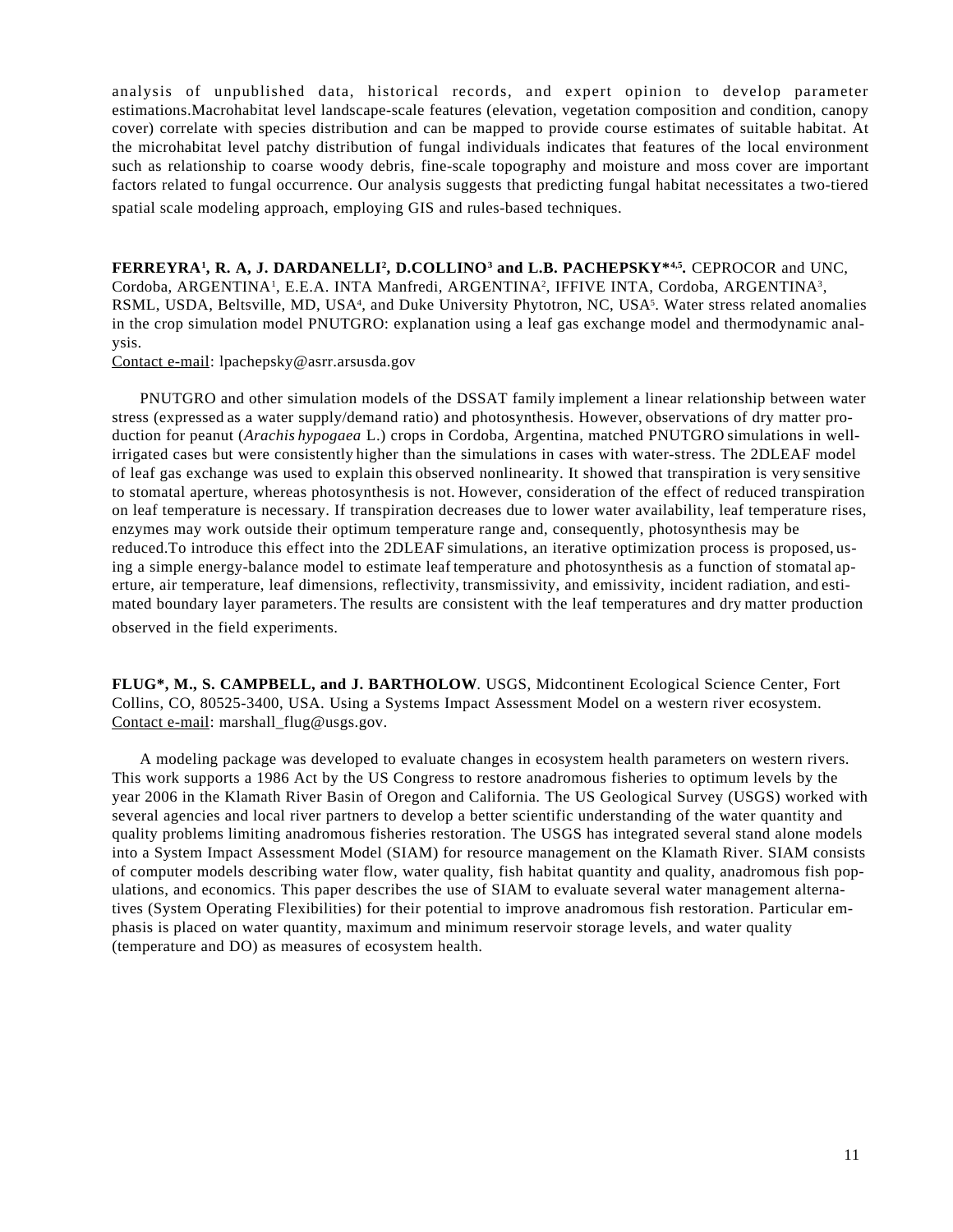**GRAY, D. R**. Natural Resources Canada, Canadian Forest Service, Laurentian Forestry Centre, Sainte-Foy, Québec G1V 4C7. The role of spatially structured environmental variables in outbreak patterns of the forest insect *Choristoneura fumiferana* (spruce budworm). Contact e-mail: dgray@cfl.forestry.ca.

Approximately 44% of the variability of outbreak patterns of the spruce budworm (described by timing, duration, severity and uniformity of severity) was explained by spatially structured environmental variables that included climate, soil conditions and forest climax state. An additional 14% of the variability was explained by nonspatial environmental variation and simple geographic position of the outbreak. As would be expected, statistically important environmental variables included the proportion of the site that was forested, and the presence of the preferred host (*Abies balsamea*). Among the lesser expected environmental variables of importance were the presence of non-host species in the understory. The importance of these variables may derive from their effect on populations of natural enemies of the spruce budworm.

**HERENDEEN\*, R. A**. Illinois Natural History Survey and University of Illinois, Champaign, IL, 61820, USA. Dynamic trophic cascades for large perturbations. Contact e-mail: herendee@uiuc.edu.

I have previously investigated analytically the stock changes in a perturbed food chain. The approach covered trophic cascade and bottom-up: top-down paradigms. Both press-type (step function) and sinusoidal perturbations were assumed. The results supported the common observation that trophic cascade effects disappear roughly two trophic levels below the perturbed one. However, the method required the assumption of small perturbations. Several recent experimental or field results have involved perturbations leading to putative trophic cascades with large response. In at least one case there is a ten-fold change in biomass, so that a small-change approach is not applicable. Here I apply the same method to large changes. While the most general case is analytically intractable and requires numerical simulation, the method can be applied to several reasonable assumptions about predatorprey functional relationships. A tentative finding is that while large response to large perturbations can be generated, some observed extreme changes for levels trophically distant from the perturbations are unlikely. One possible explanation is that the observed systems were not at a steady state. This is a standard problem in perturbation experiments of ecological systems.

**HERNANDEZ-CARDENAS1 , G. and F. MORA\*2** . Departamento de Biologa, Universidad Autonoma Metropolitana-Iztapalapa, Mexico<sup>1</sup>; Center for Advanced Land Management Information Technologies, and University of Nebraska-Lincoln, Lincoln, NE, 68588, USA2 . Modeling wildfire potential from vegetation and drought conditions in Mexico.

Contact e-mail: mora@tan.unl.edu.

The severity and unprecedented outbreak of wildfires in Mexico during 1998 has lead to assume that "El Niño" Southern Oscillation [ENSO] may have a direct effect on regional fire risk. A probabilistic fire potential model [FPM], based on the probability of fire occurrence due to vegetation and drought conditions has been developed to evaluate the temporal and spatial patterns of fire potential for the country. The proposed model is based on the amount of live fuel load material, determined by the relative greenness [RG]; and drought conditions determined by the standardized precipitation index [SPI]. The RG provided an indication of the quantity of live vegetation at a particular date, and SPI provided a measure of precipitation deficit at multiple time scales and reflect the impact of drought for moisture availability. Relative greenness was derived from multi-temporal NDVI-AVHRR imagery from 1982-1993 and the SPI was derived from station meteorological data and interpolated into spatial surfaces covering the whole country. The temporal and spatial patterns of FPM were evaluated from model results and mapped using GIS technology. Major land cover types were used to determine "typical" trends and those due to short-term inter-annual variability and ENSO scenarios. Significant departures from the modeled fire potential trends were observed for ENSO years (1982-1983, and 1997-1998) indicating that drought conditions associated with "El Niño" have a significant effect on wildfire potential at regional scales.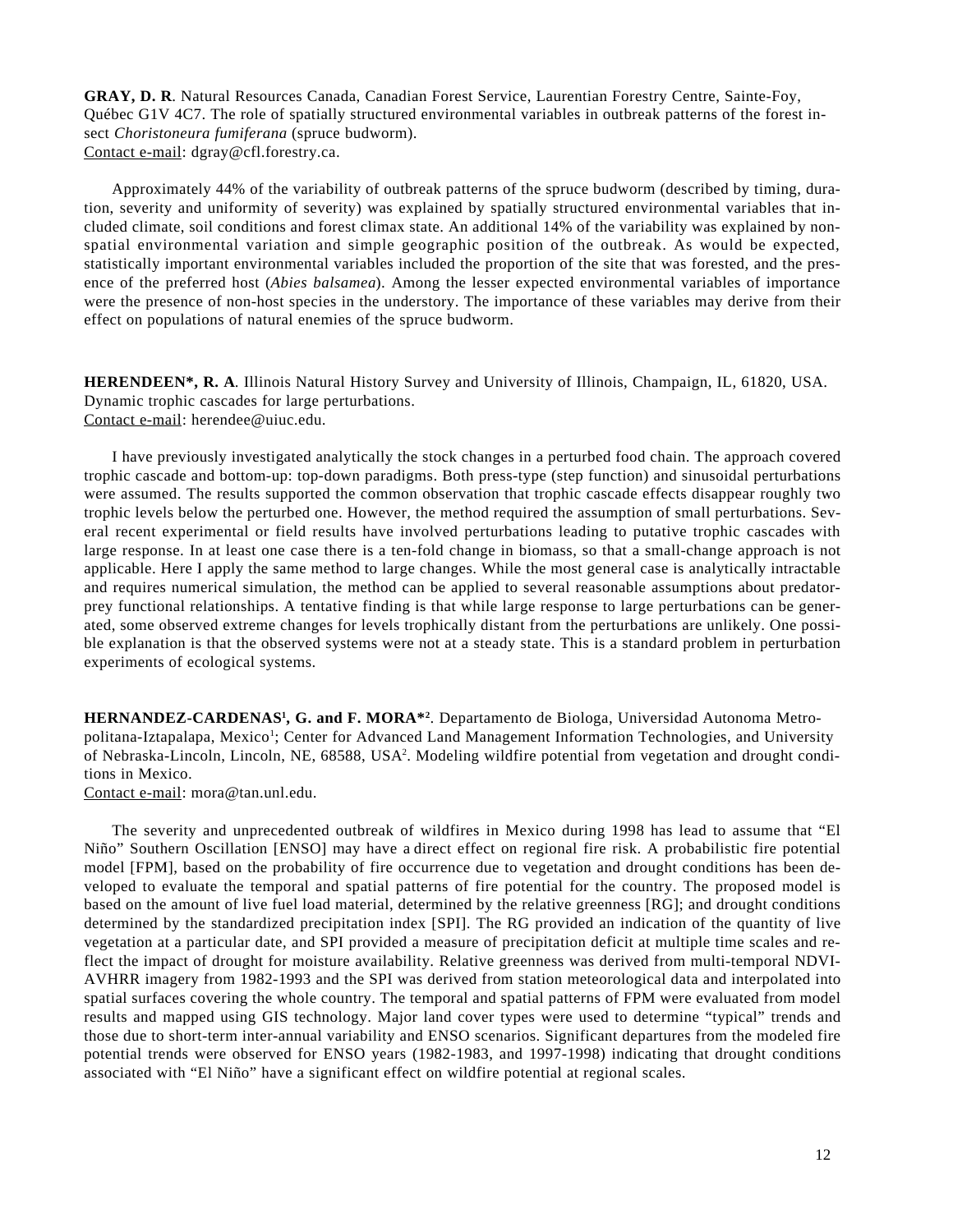**HOBBIE\*, E. A.** National Research Council, US EPA, Corvallis, OR, 97333, USA. Incorporating mycorrhizal fungi and isotopes into models of C and N dynamics. Contact e-mail: hobbie@mail.cor.epa.gov.

Process-based models of C and N dynamics have proven useful in many areas, but perplexing issues still remain. For example, the role of mycorrhizal fungi in supplying N to vegetation and in giving trees access to organic forms of N has been a topic of sharp debate but relatively little data. As a result, modelers have largely ignored the issue of fungal interactions with plants. However, <sup>15</sup>N measurements indicate that mycorrhizal fungi have large effects on plant <sup>15</sup>N. Consequently, <sup>15</sup>N can be used as an indicator of plant-mycorrhizal interactions. Furthermore, correlations between foliar  $15N$  and %N at a variety of sites indicate that  $15N$  is related to plant partitioning of carbon below-ground, illustrating that C and N cycling in plant-mycorrhizal systems are closely linked. If models are to be compared to natural abundance measurements and not just tracer addition experiments, then isotopic fractionations accompanying fluxes must be incorporated. Models that include mycorrhizal fungi and isotopic fluxes of C and N could provide new insights into ecosystem functioning. I will discuss several models that explicitly incorporate mycorrhizal fungi to explain patterns of  $15N$  and  $13C$  in plants and soils across gradients of N availability, succession, and soil depth. I will then discuss a variety of laboratory, field, and modeling approaches to address the issue of organic N use by fungi and plants.

**HOBBIE, S. E.\*1 and P. M. VITOUSEK2**. 1 University of Minnesota, St. Paul, MN, 55108, USA, and 2Stanford University, Stanford, CA, 94305, USA. Nitrogen limitation of decomposition in terrestrial ecosystems: evidence and complications.

Contact e-mail: shobbie@tc.umn.edu.

We present empirical evidence that challenges two assumptions that commonly underlie ecosystem models regarding the effects of nitrogen (N) on decomposition. First, most models assume that N limits rates of decomposition (i.e., tissue with higher correlations of N decompose more quickly). Our research in Hawaiian forests, as well as a review of a number of other studies, shows that direct N fertilization of decomposing litter does not consistently result in faster rates of decomposition. Thus, direct and indirect evidence of N limitation of decomposition are in conflict. Here we explore explanations for these inconsistencies as well as implications for ecosystem model structure. Second, our work and that of others suggests that N immobilization by decomposing litter is driven as much by N supply as by N demand. This suggests that decomposer carbon:N ratios are flexible and that N immobilization by decomposers is a potential mechanism of N retention in ecosystems. Future modeling efforts should explore the sensitivity of ecosystem models to these assumptions.

**HOFFMANN\*, M., W. KOEHLER**. Justus-Liebig Universitaet, 35390 Giessen, GERMANY. Modelling the spread of transgenes by pollen and the likelihood of hybridization between populations of the genus *Beta*. Contact e-mail: marcus.hoffmann@agrar.uni-giessen.de,

Risk assessment concerning the commercialization of transgenic plants is difficult due to the lack of long term observations of the behaviour of transgenes in natural systems. Models are tools to predict the risks before carrying out the large scale cultivation. Pollen flow is the major way for the spread of transgenes from cultivated sugar beet populations to wild relatives. Different models are applied to simulate the spread of pollen. Cellular automata model, Gaussian Plume model and 'single-particle' model are compared. Model parameters are estimated and model fit is evaluated by means of results of release experiments and weather data, e.g. wind parameters. Using the results a first attempt is made to apply the model for large scale situations. The existing wild beet populations to be endagered by hybridization in Germany are found mainly at the coast of Kiel and Lübeck Bay (Baltic Sea). The likelihood of gene flow will be calculated based on average weather conditions and possible distribution of transgenic *Beta* cultivation.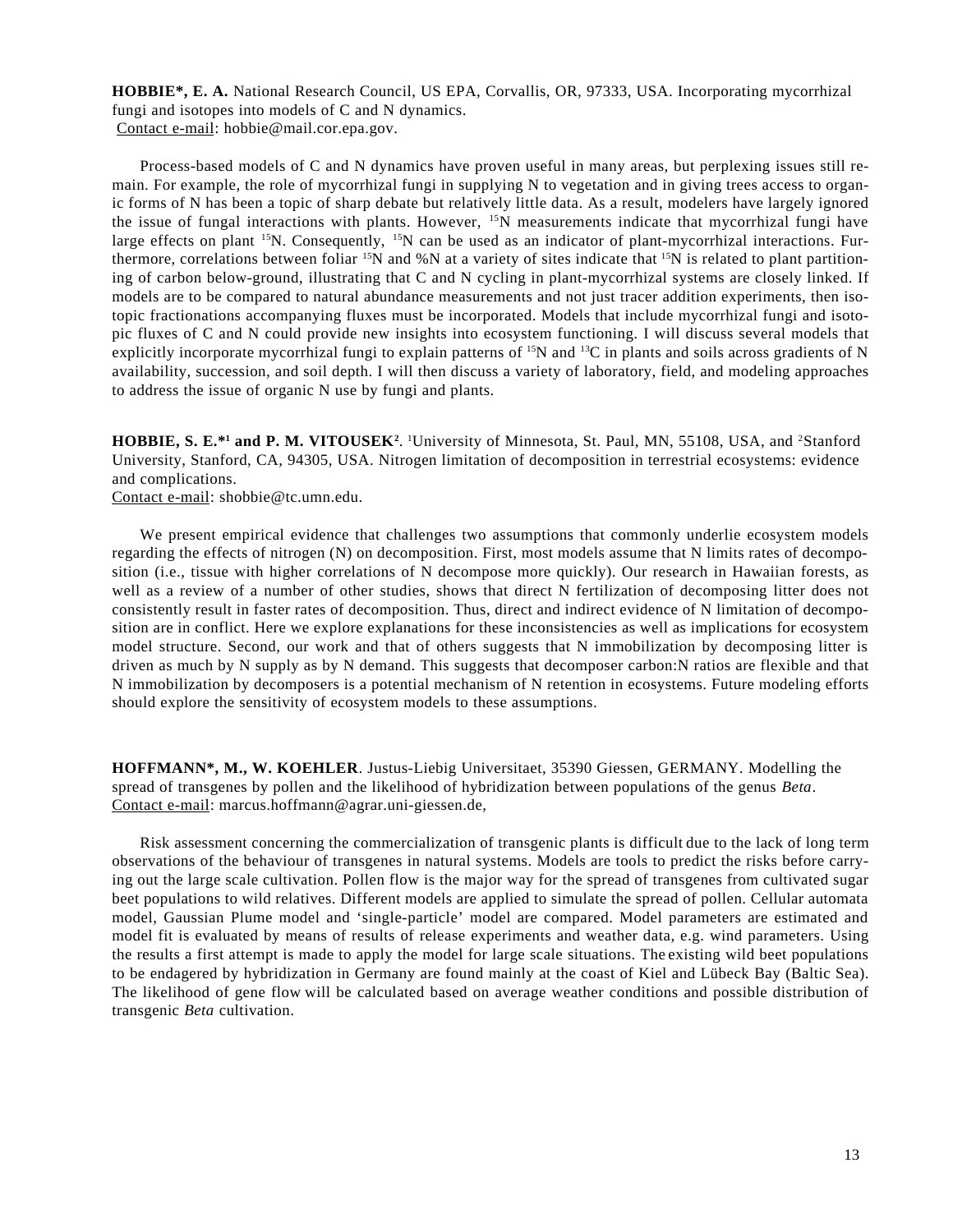**JIANG\*, H. and J. APPS**. Canadian Forest Service, Northern Forestry Centre, Edmonton, AB, T6H 3S5, CAN-ADA. Modeling the NPP, NEP and NBP dynamics of boreal forest under fire disturbance regime. Contact e-mail: hjiang@nrcan.gc.ca.

Boreal forests play an important role in the global carbon budget. Net Primary Production (NPP), Net Ecosystem Production (NEP), and Net Biome Production (NBP) are the fundamental indicators of the contribution that biological productivity makes to the carbon cycle. In central Canada, the boreal forests can be divided into three eco-climatic types: high boreal, mid boreal and low boreal forests. In all three types, wild fire is a primary disturbance agent. In this paper, site-specific estimates of NPP and NEP in the three types of boreal forest ecosystems in central Canada were simulated using the terrestrial ecosystem process-based model (CENTURY 4.0). Regional estimates of NBP for the boreal forest transect case study (BFTCS) region of Central Canada were estimated using CENTURY together with a geographic information system. The simulation results show that fire disturbance significantly influences NPP, NEP and NBP in boreal forests of central Canada. The influence of different fire regimes (return interval and fire intensity) on NPP, NEP and NBP was also examined. The simulated NPP and NEP for the three eco-climatic regions showed obvious differences in their response, thus demonstrating that NBP is the most appropriate basis for accounting of terrestrial carbon at a regional scale. Comparison of changes in NPP, NEP and NBP under different fire disturbance regimes provides important insights on the potential changes in carbon source-sink relationships in boreal forests under a changing climate.

**KANG, DAESEOK and SEOK SOON PARK**. Ewha University, Seoul, 120-750, South Korea. Emergy evaluation of a hydroelectric dam proposal in South Korea. Contact e-mail: dskang@ppp.kornet21.net.

Large-scale hydroelectric dams have been constructed for electricity, watersupply, and flood control in South Korea. Their contributions to the economy of South Korea have been evaluated only using conventional accounting methods. However, long-term effects of the dams on the surrounding environments are not easily accounted for in those conventional methods. Emergy evaluationmethodology (a scientifically based measure of wealth with units of solar emjoules) was used to better understand the overall contributions of a proposed large-scale hydroelectric dam in South Korea. The evaluation yielded a low net yield ratio (1.6/1) for the proposed dam if sediments were not included, and yielded a ratio of 1.2/1 if the sediments were included. The net yield ratios were less than 5 in any case when expressed as fossil fuels that is a primary energy source to the Korean economy. The evaluation suggests that the net contribution of the proposed dam to the economy would be questionable when compared with conventional fossil fuel plants. The results show that emergy evaluation can provide a new perspective in evaluating benefits and costs of large-scale dam constructions in South Korea.

**KING, A. W.\*, T.L. ASHWOOD, B.L. JACKSON and Y.I. JAGER**. Oak Ridge National Laboratory, Oak Ridge, TN, 37831, USA. Spatial error and uncertainty analysis of ecological models. Contact e-mail: awk@ornl.gov.

Ecological models are increasingly spatially explicit, relying on spatially distributed and georeferenced data as model input. The spatial inputs to these models, commonly in the form of geographical information system (GIS) data layers, have varying degrees of uncertainty associated with them. This uncertainty needs to be propagated throughout the entire modeling and simulation process so that: (1) model results can be presented as a probability distribution of possible outcomes; and (2) the contribution of uncertainty in spatial data to overall model uncertainty can be quantified. We describe the implementation of a general approach to the incorporation of uncertainty in spatial data into simulations with spatially explicit ecological models. The approach uses geostatistics and Monte Carlo simulation to propagate uncertainties in GIS data layers through the entire modeling process. We illustrate the approach and techniques with a case study of landcover data, habitat modeling and spatially structured avian demographics at Fort Knox, Kentucky.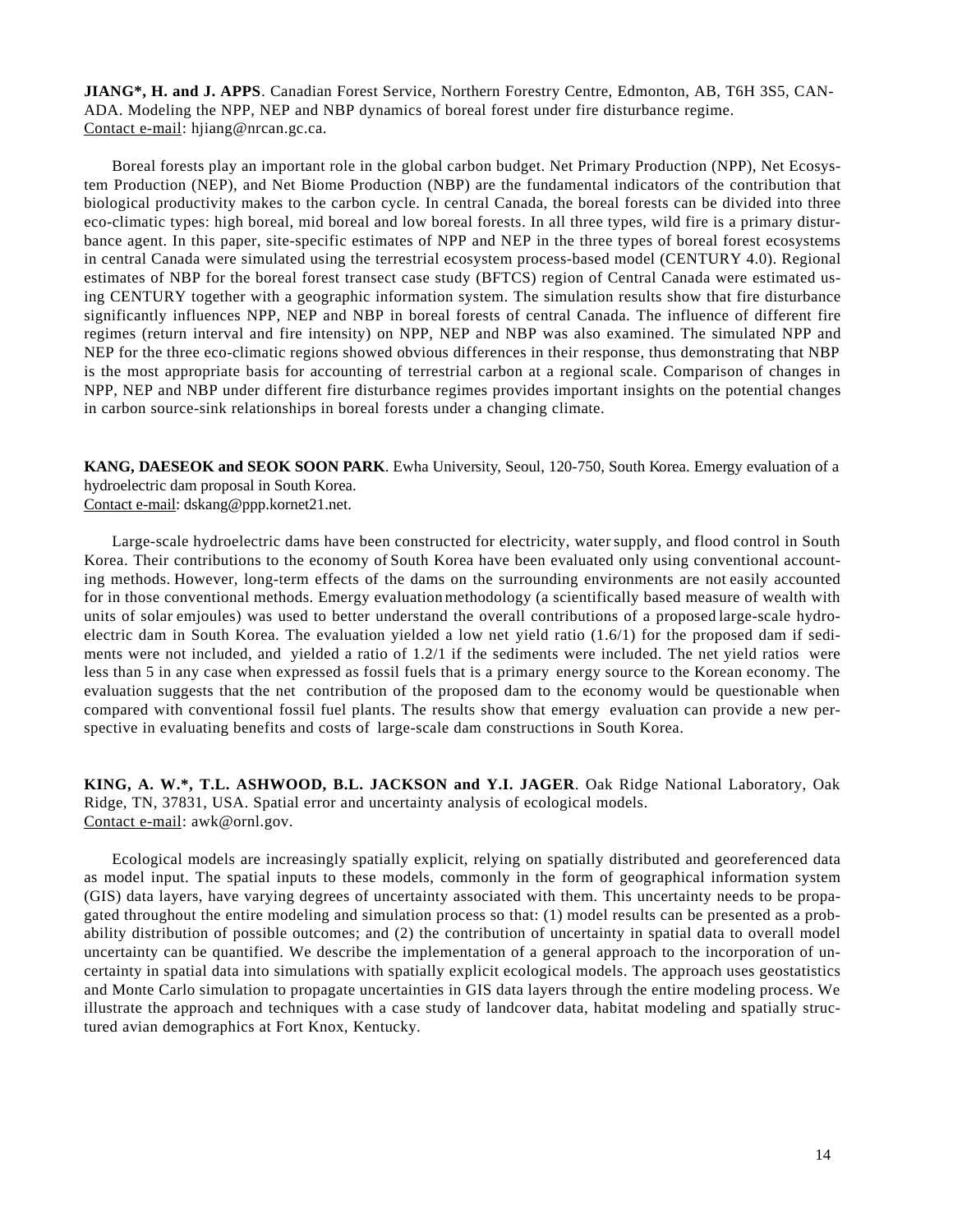**LAROCQUE, G. R**. Natural Resources Canada, Canadian Forest Service, Laurentian Forestry Centre, Sainte-Foy, Quebec, Canada. Modelling daily gross photosynthetic rate in a sugar maple (*Acer saccharum* Marsh.) stand with detailed coupled photosynthesis and light attenuation functions. Contact e-mail: glarocque@cfl.forestry.ca.

A process-based model that couples detailed photosynthesis and light attenuation functions was developed for sugar maple (*Acer saccharum* Marsh.) stands in Eastern Quebec. The photosynthesis part of the model is based on Farquhar's model and includes equations that represent the effects of temperature and foliage nitrogen content at different sections of the canopy. The vertical variation in leaf biomass and area was described using the Weibull distribution function in order to simulate photosynthetic rate in different sections of the canopy by using a radiative transfer approach. Parameterization of the model involved the establishment of permanent field stations for the measurement of photosynthetic rate at different sections of the canopy and the hourly monitoring of meteorological variables. Temporary sample plots were also established for the derivation of basic allometric relationships. Sensitivity analysis indicated that the gross production rate of sugar maple is sensitive to variations in temperature, solar radiation and foliage nitrogen content variation within the canopy.

 $\bf LUCKAI^{*1}, N.J., D.M. Morris^2, D. Duckert^2 and J.M. Metsaranta^1. Lakchead University, Thunder Bay, ON$ P7B 5E1<sup>1</sup> and Ontario Ministry of Natural Resources, Lakehead University, Thunder Bay, ON P7B 5E1<sup>2</sup>. Using the CENTURY model to predict effects of intensive management on black spruce stand productivity. Contact e-mail: nancy.luckai@lakeheadu.ca.

Black spruce (*Picea mariana* ) is the most important commercial tree species in the boreal forest of Ontario. The long-term effects of intensive forest management practices, such as shorter rotations and/or whole-tree harvesting, on site productivity and ecosystem integrity are unclear. Much of the controversy concerns the depletion and replacement of nutrients, primarily nitrogen, due to biomass removal and subsequent biotic and abiotic changes at the site. In this instance, the CENTURY model was calibrated for a moderately productive black spruce stand. Estimates of microbial biomass for surface and soil pools were also obtained and incorporated into the model. Output over an initial equilibrium period was validated by comparison to other reported datasets. Subsequently, 500-year simulations were run for full-tree vs. whole-tree harvesting and short (50 year) vs. long (100 years) rotation scenarios. Reductions in forest productivity were noted for both intensive practices. Model output indicated that nitrogen was not limiting. However nitrogen levels in soil pools declined. SOM pools also declined. Results suggest that "soft" forest management techniques appear to be best suited to the maintenance of site productivity in these forest ecosystems.

**MCGUIRE\*1 , A.D., J.S. CLEIN-CURLEY1 , J.M. MELILLO2 and D.W. KICKLIGHTER2** . University of Alaska Fairbanks, Fairbanks, AK, 99775, USA<sup>1</sup>, and Marine Biological Laboratory, Woods Hole, MA, 02543, USA2 . The sensitivity of simulated net ecosystem production in mature black spruce (*Picea mariana*) to two different formulations of soil nitrogen transformations in the Terrestrial Ecosystem Model. Contact e-mail: ffadm@uaf.edu.

It is not clear whether modeling gross nitrogen mineralization in forest soils is necessary for simulating the carbon fluxes of forest ecosystems at large spatial scales. To evaluate this issue we compared the sensitivity of simulated carbon balance of black spruce (*Picea mariana*) to two different formulations of soil nitrogen transformations in the Terrestrial Ecosystem Model (TEM). One formulation represents net nitrogen mineralization (NMIN) as the difference between gross nitrogen mineralization and nitrogen immoblization and the other formulation represents NMIN as an aggregated flux that depends primarily on heterotrophic respiration. For parameterizations calibrated to black spruce ecosystems at the Bonanza Creek LTER, we compared simulations of carbon fluxes for an old black spruce ecosystem in northern Manitoba with eddy covariance measurements of carbon fluxes from the Boreal Ecosystem Atmosphere Study. Monthly carbon fluxes simulated between 1994 and 1997 with the two NMIN formulations are similarly correlated with tower-based estimates for monthly gross primary production ( $r^2 > 0.9$ ), ecosystem respiration ( $r^2 > 0.9$ ), and net ecosystem production (0.7 >  $r^2 > 0.6$ ). In simulations from 1900 through 1994 across the range of boreal forest in North America, there was little difference in simulated carbon fluxes between versions of TEM based on the two NMIN formulations. Our results suggest that modeling gross nitrogen transformations in soils may not be necessary for simulating carbon fluxes in black spruce ecosystems at large spatial scales.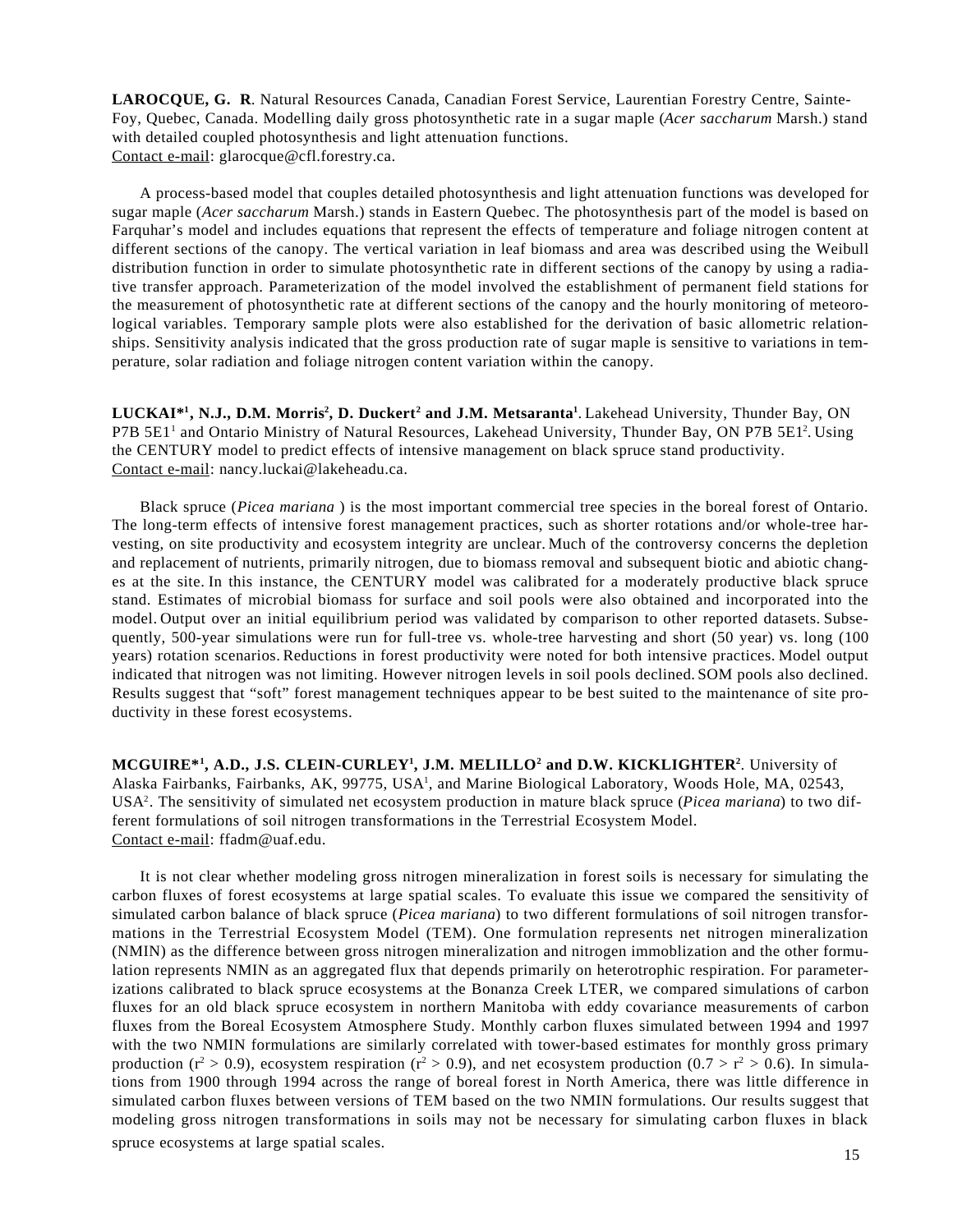**MAGNANI\*1 , F., M. MENCUCCINI2 and J. GRACE2** . 1 Universita' della Basilicata,Italy, 2 University of Edinburgh, UK. Age-related decline in stand productivity: the role of structural acclimation under hydraulic constraints. Contact e-mail: federico@imgpf.fi.cnr.it.

. modifications in leaf area index and plant structure. Changes in allometry and shoot hydraulic conductance with The decline in above-ground net primary productivity  $(P_a)$  that is usually observed in forest stands has been variously attributed to respiration, nutrient or hydraulic limitations. A novel model is proposed to explain the phenomenon and the co-occurring changes in the balance between foliage, conducting sapwood and fine roots. The model is based on the hypothesis that a functional homeostasis in water transport is maintained irrespective of age: hydraulic resistances through the plant must be finely tuned to transpiration rates so as to avoid extremely negative water potentials that could result in diffuse xylem embolism and foliage dieback, in agreement with experimental evidence. As the plant grows taller, allocation is predicted to shift from foliage to transport tissues, most notably to fine roots. Higher respiration and fine root turnover would result in the observed decline in  $P_a$ and growth efficiency. The predictions of the model have been compared with experimental data from a chronosequence of *Pinus sylvestris* stands. The observed reduction in  $P_{\text{a}}$  is conveniently explained by concurrent age are successfully predicted by the principle of functional homeostasis.

**MAILLY\*1, D., J.P. KIMMINS2 and R.T. BUSING3**. Ministry of Natural Resources, Sainte-Foy, QC, G1P 3W8, CANADA<sup>1</sup>, University of British Columbia, Vancouver, BC, V6T 1Z4, CANADA<sup>2</sup>, and USDA Forest Service, Corvallis, OR, 97331, USA<sup>3</sup>. Disturbance and succession in a coniferous forest of northwestern North America: simulations with Dryades, a spatial gap model. Contact e-mail: daniel.mailly@mrn.gouv.qc.ca.

In this paper we describe a model of forest development that has been adapted for use in a coniferous forest of northwestern North America. The simulator, Dryades, is a spatial gap model used to examine the effects of disturbances of different types, sizes, and frequencies in mature Douglas-fir dominated forests on zonal sites of the Coastal Western Hemlock drier maritime (CWHdm) subzone of British Columbia. Simulation exercises were carried out to test the following (not mutually exclusive) hypotheses in relation to forest compositional variations observed within the study area today: (1) disturbance-mediated succession can accelerate the conversion of early successional forest communities dominated by pioneer tree species (e.g. Douglas-fir) to later successional associations; (2) when present in the canopy, long-lived, tall, pioneer species such as Douglas-fir strongly influence stand dynamics, regardless of the type of canopy disturbance; (3) silvicultural practices that emulate the autogenic natural disturbance regime of small canopy gaps will maintain a late-successional character at the stand level. Model simulations of forest successional dynamics suggested that: (1) repeated, small-scale disturbances such as light windstorms or small patch harvesting can accelerate the rate of tree species replacement by accelerating forest succession; (2) large-scale disturbances such as infrequent severe fires set back succession to an earlier seral stage dominated by Douglas-fir; (3) clearcutting without Douglas-fir planting accelerates forest succession towards a western hemlock/western redcedar forest; (4) on mesic sites in the CWHdm subzone, Douglas-fir will not dominate stand dynamics , unless there are infrequent, severe fire disturbances; (5) the creation of small openings through partial harvesting did not allow shade intolerant species to reestablish naturally and dominate the forest stand dynamics. It was concluded that modelled successional dynamics and composition of these forests are large-

ly a function of the initial competitive interactions and the relative shade tolerance of species involved.

**MATEJICEK\*, L.** Charles University, Benatska 2, Prague 2, 128 01, CZECH REPUBLIC. Spatio-Temporal Modeling in the GIS environment: dynamic processes of water pollution in streams. Contact e-mail: lmatejic@mbox.cesnet.cz.

A few different levels of dynamic models of water pollution linked to the GIS environment are demonstrated. They range from simple spreadsheet's calculation and spatial visualization to building dynamic models as GIS extensions into complex standalone systems. The simplest case, spreadsheet's calculation, contains the user macros that solve dynamic models, support basic data visualization and produce outputs. The data output format can be processed and displayed with the GIS. The higher level, dynamic models as GIS extensions, can share the full functionality of the spatial information systems. The extensions for temporal modeling are in the form of internal programming modules. The complex systems are built with object-oriented programming tools that support relational database management, GIS functionality and numerical algorithms for simulation of dynamic systems.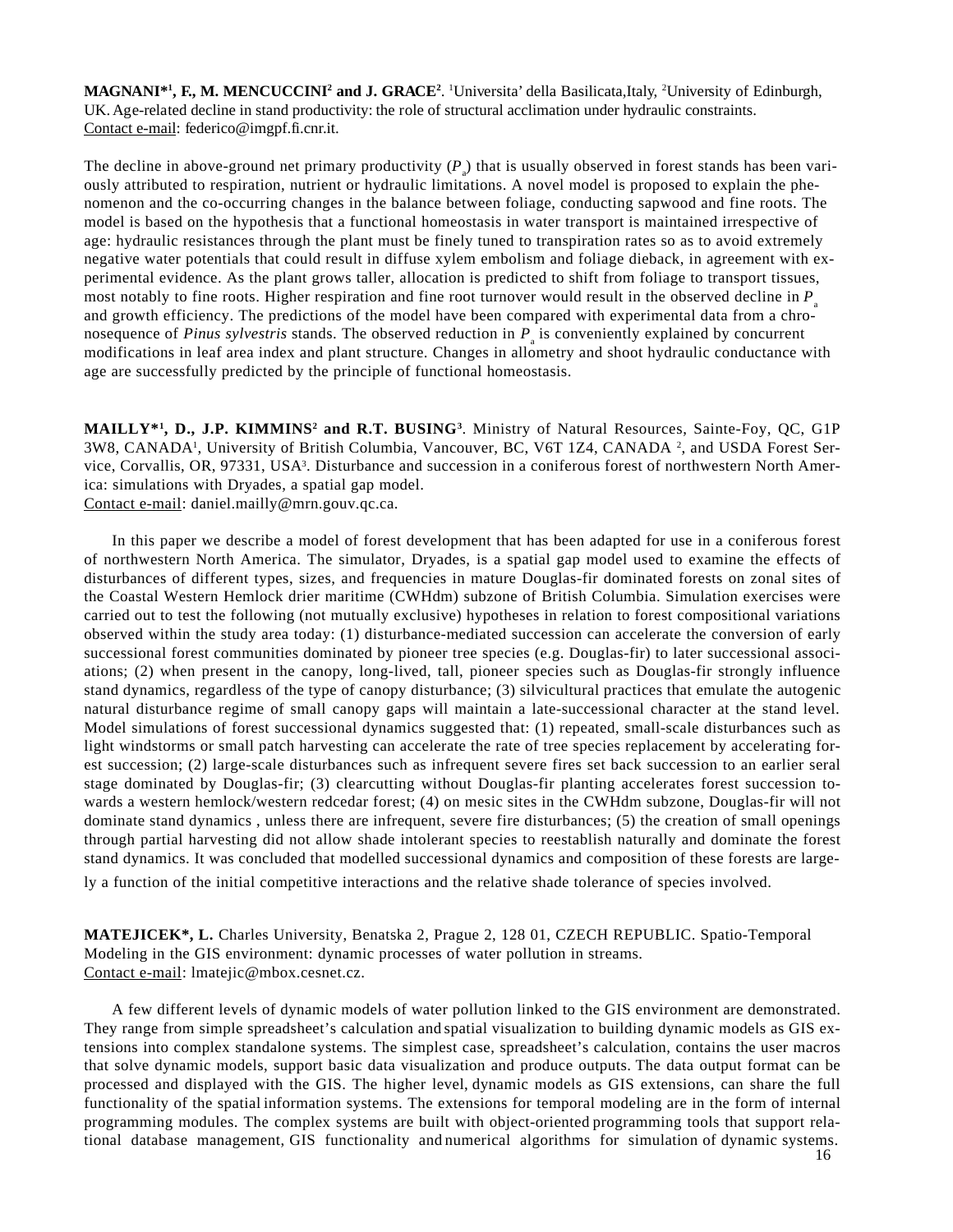Environmental models of dynamic processes of water pollution were used as examples. The transport of contaminants in the Rakovnik and Zelivka streams was modeled and compared with available data. The streams were divided into a number of parts. The amount of contaminants was predicted in each of them. The number of parts was estimated according to the stream morphology and the position of point and nonpoint source pollution. The simulation of models showed the mechanism of the pollution transport and examined various cases of spatio-temporal modeling systems

**MORA\*, F. and J.W. MERCHANT**. University of Nebraska-Lincoln, Lincoln, NE 68588, USA. Modeling interannual changes in the onset of greenness with GIS. Contact e-mail: mora@tan.unl.edu.

Satellite observations of vegetation growth and development show substantial interanual variation in timing of major phenological events. The principal objectives of this research are to (1) explain and (2) model variation in the timing of the "onset of greenness" (a metric that establishes the initiation of the growing season for different land cover types) over the conterminous U.S. It is assumed that vegetation growth is a functional response to the exchanges of energy, mass and momentum at the surface. Hence, the onset of greenness should be linked to variations in thermal units (i.e., growing degree days), evapotranspiration and other components of the energy and water balance that control major vegetation characteristics. Meteorological satellite imagery, climate data and discriminant analysis are used in a GIS-based model to predict onset of greenness for the years 1990-1993. It is shown that early dates of onset are usually associated with the thermal requirements of plant growth, while later onset dates are generally linked to water requirements. Growing degree-days and air temperature determine onset dates from February to March, but actual and potential evapotranspiration determine onset dates from April to July. Comparison of maps portraying the predicted (model-derived) and actual (based on satellite observations) dates of onset of greenness show close correspondence.

**NORRIS\*, K. S. and W. E. GRANT**. Texas A&M University at Galveston, Galveston, TX, 77553-1675, USA. Results of a competitive, rank- and interaction-based population simulation model applied to group-living primates.

Contact e-mail: Oceanforest@Earthlink.Net.

The simulation model SOCIAL was developed to describe the effects of intergroup and intragroup competitive interactions on long-term population dynamics for group-living primates. Primates dependent on resources clumped in distribution tend to exhibit strong linear dominance hierarchies within groups. Competitive interactions determine access to limited food resources, with higher ranking groups and group members gaining priority access. Resource access affects fecundity and survival rates, thus affecting population structure and size. The SO-CIAL model uses arrays to divide population members into ranks within age, sex and reproductive-state modules. Animals are divided between four groups, though they may migrate between groups. Using "interaction" submodels, the model explicitly defines the effects of status and competitive interaction outcomes on population dynamics. Fifty 100-year-long model simulations using SOCIAL were run under four different rainfall and habitat fragmentation patterns, and were compared with an identical model, NONSOCIAL, which ignored competitive interactions and rank-related differences. The models showed widely different outcomes under all scenarios. Mean, minimum, and maximum population size were lower for the SOCIAL model under all fragmentation and rainfall conditions (Student's *t*, *P* < 0.01 in all cases). Population size and adult sex ratio volatility rates were higher in the SOCIAL model (Student's *t*,  $P < 0.01$  in both cases). The SOCIAL model showed greater sensitivity to changes in habitat fragmentation patterns than the NONSOCIAL model.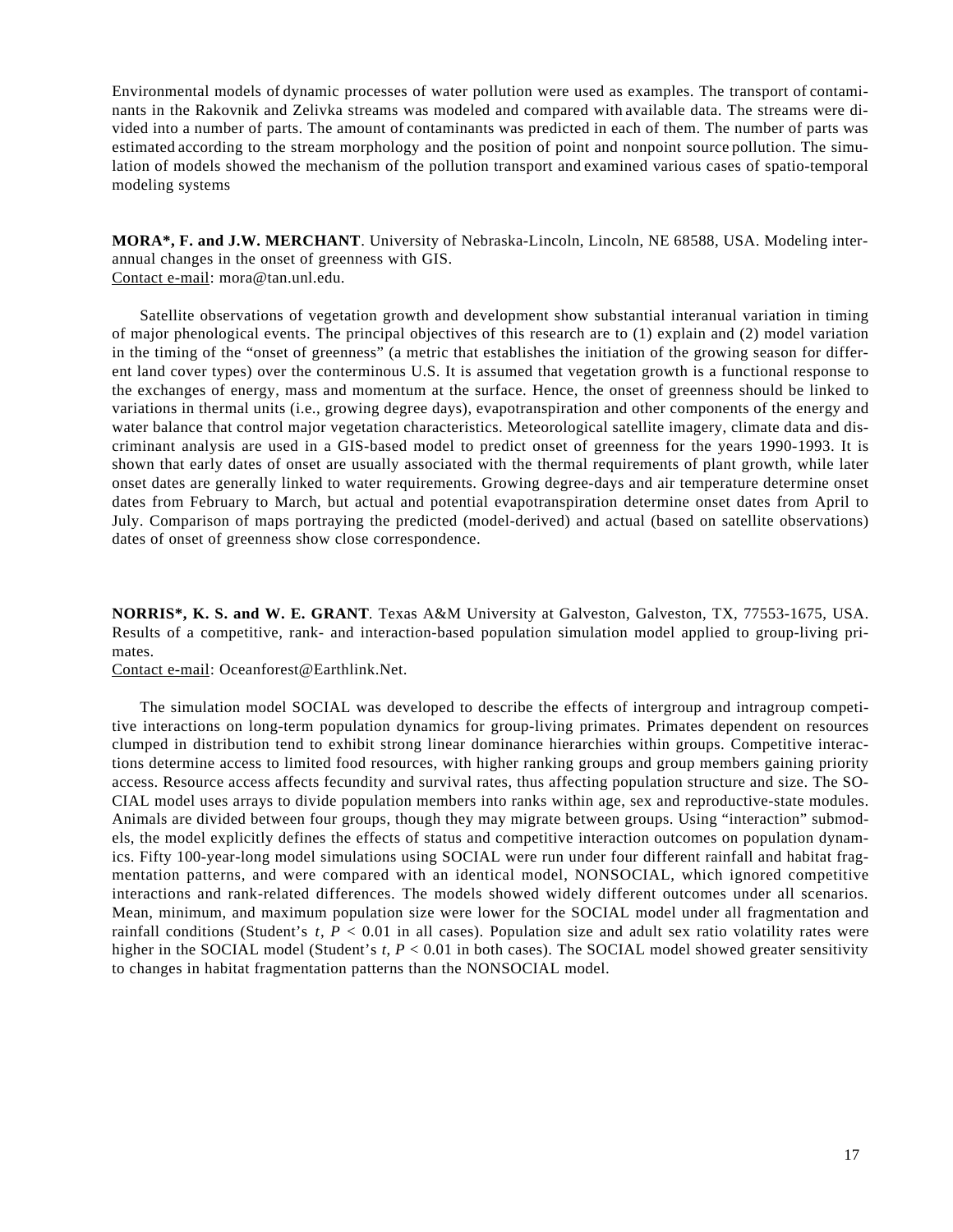$\mathbf{P}\mathbf{A}\mathbf{C}\mathbf{H}\mathbf{E}\mathbf{P}\mathbf{S}\mathbf{K}\mathbf{Y}^{*1,2}, \mathbf{L}\mathbf{B}, \mathbf{R}\mathbf{A}.\mathbf{A}.\mathbf{F}\mathbf{E}\mathbf{R}\mathbf{R}\mathbf{E}\mathbf{Y}\mathbf{R}\mathbf{A}^{3,4}, \mathbf{L}\mathbf{.}\mathbf{L}\mathbf{U}^{5}, \mathbf{Z}\mathbf{h}.\mathbf{L}\mathbf{U}^{1}\mathbf{and}\mathbf{B}.\mathbf{A}\mathbf{C}\mathbf{O}\mathbf{C}\mathbf{K}^{1}.\mathbf{R}\math$ ville, MD, 20705, USA<sup>1</sup>, Duke University Phytotron, Durham, NC, 27708, USA<sup>2</sup>, CEPROCOR, Cordoba, AR-GENTINA<sup>3</sup>, Universidad Nacional de Cordoba, Cordoba, ARGENTINA<sup>4</sup>, and CSL, ARS, USDA, Beltsville, MD 20705, USA<sup>5</sup>. Measuring tissue dimensions on leaf cross-sections using supervised image classification techniques.

Contact e-mail: lpachepsky@asrr.arsusda.gov.

A simple and fast image-analysis technique is presented for measuring the sizes of mesophyll, water storage, and epidermal cells, and the area of the intercellular space in leaf cross-sections of peanut (*Arachis hypogaea* L.), soybean (*Glycine max* L.), and Pima cotton (*Gossypium barbadese* L.). Cross-section microphotographs were digitized, and the resulting RGB color images were processed with image processing software to produce artificial "bands" by histogram equalization and color adjustment. All images were then imported into the GIS package Idrisi. The original image was processed with a maximum likelihood classifier using the processed images to develop signatures for the different tissues. The sizes of the tissues and the intercellular spaces were then measured using a pixel-counting function. The data obtained were similar to the results of conventional measurements with software packages like SigmaScan, where all the features must be completely digitized all across the image. The classification-based technique requires only about 10% of the image for classification training sites, and it takes about 80% less time than conventional measurements, with an error of less than 5%.

**PARDO\*, L. H.** USDA Forest Service, Burlington, VT, 05402, USA. Natural abundance of <sup>15</sup>N as a tool for improving N cycling models.

Contact e-mail: lhpardo@athena.mit.edu.

Two important questions in modeling N cycling in forest ecosystems are how much N is available for plant uptake and what is the form of that N. Natural abundance of  $^{15}N$  can give us insights into the workings of the nitrogen cycle and therefore be a useful tool in improving N cycling models. In this paper I give three examples of the information that this technique can provide. First, <sup>15</sup>N and <sup>18</sup>O in streamwater and precipitation can be used to evaluate the source of nitrate in streamwater. Results of a study in NH suggest that little nitrate moves through the ecosystem without microbial interaction. Second, changes in foliar <sup>15</sup>N following a clear-cut, demonstrate an uptake preference for ammonium versus nitrate, although, it is not possible to calculate an uptake preference ratio. Finally, disturbance-induced increases in 15N were detectable for a longer period of time in the Oie horizon than the Oa horizon, even though turnover time is shorter in the Oie horizon. These results suggest that the horizons may need to be modeled separately. In summary, stable isotopes can integrate N cycling information over both time and space, and can be used to elucidate fundamental processes important for N cycling models.

**PARK\*<sup>1</sup>, R. A., J. S. CLOUGH<sup>1</sup>, H. GALBRAITH<sup>2</sup>, R. JONES<sup>2</sup> and S. H. JULIUS<sup>3</sup>. Eco Modeling, Mont**gomery Village, MD, 20886, USA<sup>1</sup>, Stratus Consulting Inc., Boulder, CO, 80306, USA<sup>2</sup>, and U.S. Environmental Protection Agency, Washington, DC, 20460, USA<sup>3</sup>. Modeling impacts of sea-level rise on coastal habitats. Contact e-mail: dickpark@erols.com.

The Sea Level Affecting Marshes Model (SLAMM), Version 4, uses coastal data that can be downloaded from the Internet to predict potential impacts of sea-level rise due to global warming. With USGS National Wetland Inventory and Digital Elevation Model data and NOAA tidal data we modeled wetland habitats with a resolution of 30 m. Differences in tidal ranges, regional and local subsidence, and land use are reflected in differences in vulnerability to sea- level rise in various coastal areas. According to the model, habitat loss will affect important fishery nursery grounds and flyways, especially on the Gulf Coast.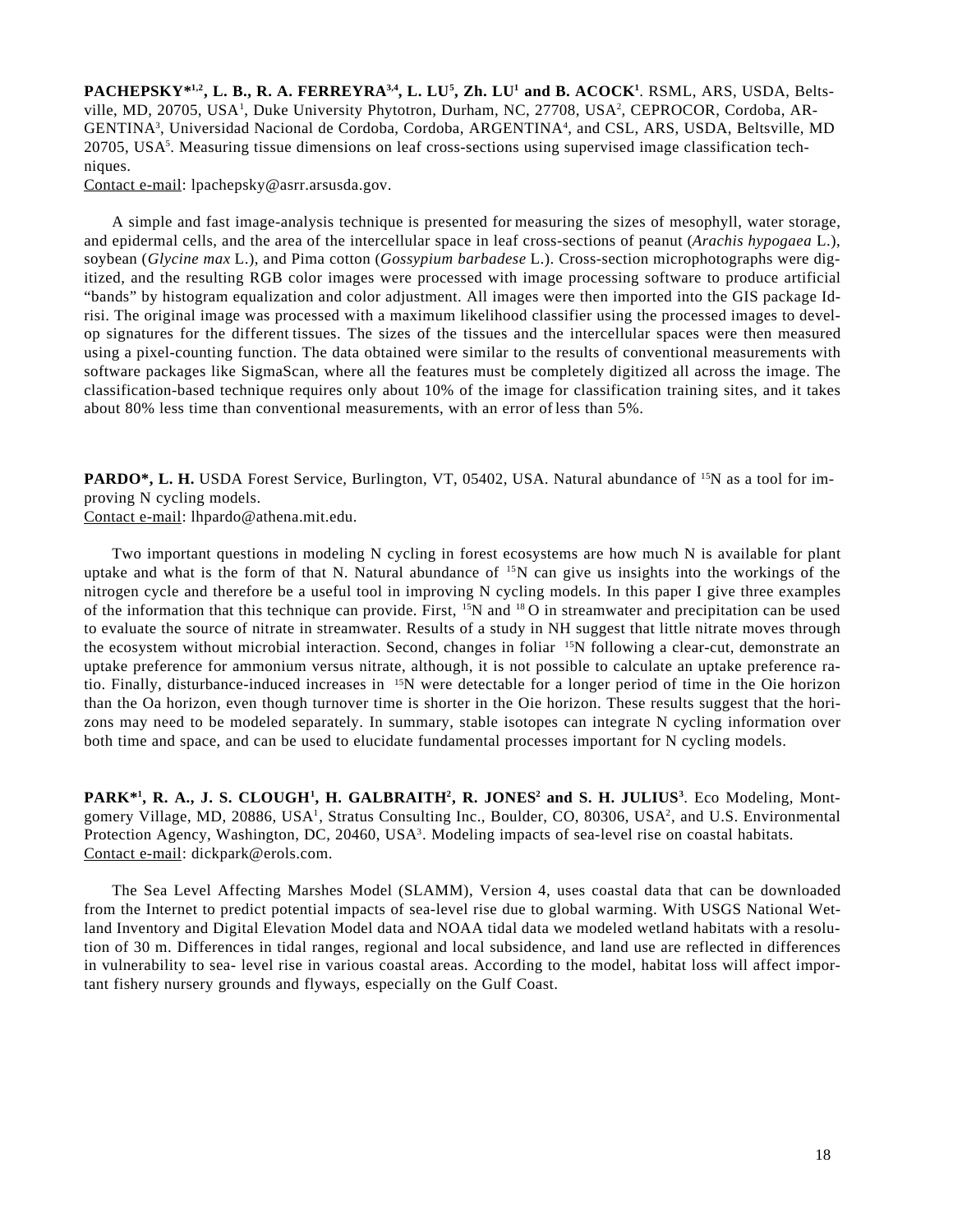PARK\*<sup>1</sup>, R. A., J. S. CLOUGH<sup>1</sup>, M. C. WELLMAN<sup>2</sup>, D. A. MAURIELLO<sup>2</sup>, and D. J. D'ANGELO<sup>3</sup>. Eco Modeling, Montgomery Village, MD, 20886, USA<sup>1</sup>, U.S. Environmental Protection Agency, Washington, DC, 20460, USA2, and Procter & Gamble Co., Cincinnati, OH, 45217, USA3. Modeling stress of conventional and potentially toxic pollutants on aquatic ecosystems. Contact e-mail: dickpark@erols.com.

With the AQUATOX model we estimate the impacts of nutrients, temperature, sediments, and organic chemicals on aquatic ecosystems. Because two representative taxa from each major algal group and invertebrate and fish guild can be simulated, the vulnerability and resilience of a relatively complex food web can be analyzed. Ecosystem dynamics, chemodynamics, and chronic and acute toxicity are all modeled so that both direct and indirect effects of stressors can be considered. Validations have been performed for streams, lakes, reservoirs, and ponds.

**PARK, SEOK SOON\*<sup>1</sup>, EUN JUNG KIM<sup>2</sup>, and YONG SEOK LEE<sup>3</sup>. Ewha University, Seoul 120-750, South Korea<sup>1</sup>,** Korea Institute of Construction Technology<sup>2</sup>, Hallym Information an Industry College<sup>3</sup>. Development and Application of a Water Quality Model for Large River System with Autochthonous Sources and Denitrification. Contact e-mail: ssp@mm.ewha.ac.kr.

A water quality model, KQUAL97, was developed for large river systems where autochthonous sources and denitrification play an important role in BOD and nitrogen dynamics. The model was based on the USEPA's QUAL2E and several modifications were made in the computer code to overcome limitations of QUAL2E. These include the modification of computational structure and the addition of new constituent interactions, such as algal BOD, denitrification, and DO change caused by fixed plant. To validate the program modifications, both KQUAL97 and QUAL2E were applied to the same river with heavy growth of algae and the results were compared. The parameters to be tested include DO, BOD, nutrients, chlorophyll-a, and SS. KQUAL97 displayed better agreement with the field measurements in BOD and nitrogen than QUAL2E. After program validation, KQUAL97 was applied to the Nakdong river, one of the largest river systems in Korea. The river drains an area of 23,817 square kilometers and length of the main stem is over 500 kilometers. The model covered the main stem and nine major tributaries with 54 reaches and 9 junctions. After calibration and verification, the model was utilized for the waste load allocation anlysis. This study showed that the developed model was very useful to simulate the water qualities of large river systems with heavy algal growth.

**PATTEN<sup>\*1</sup>**, **B.C., B. D. FATH<sup>2</sup> and J. S. CHOI<sup>3</sup>**. Institute of Ecology, University of Georgia, Athens, GA, 30602, USA<sup>1</sup>, School of Forest Resources, University of Georgia, Athens, GA, 30602, USA<sup>2</sup>, and Department of Biological Sciences, University of Montreal, Montreal, Quebec, H3C 3J7, CANADA<sup>3</sup>. Network thermodynamics analysis: formulation and unification of several ecological goal functions. Contact e-mail: bmpatten@earthlink.net.

This paper summarizes a set of network thermodynamic analyses of energy flow and storage in steady-state systems. Network analyses are used to identify and quantify first passage (non-cyclic), cycled, and dissipated modes of transfer. First-passage throughflow between source and terminal compartments, which is dependent on the strength of the energy gradient in which the system is embedded and its efficiency at capturing this energy, is always strictly equal to the amount of energy dissipated from terminal compartments. However, cycled energy at terminal compartments represents "added" throughflow which can pass between system components multiple times. Cycling is determined by within-system transfer efficiencies and system connectivity. The added throughflow makes it possible for open systems, when taken in reference to one another, to experience net aggradation (ordering) over and above the work performed and the heat dissipated. Therefore, cycling is the central property of biological and ecological systems which makes possible "negentropic" behavior. We use the network perspective to codify and unify several ecological goal functions: maximum power, maximum storage, maximum ascendency, minimum specific dissipation, maximum cycling, and maximum dissipation. When viewed within the aggradative framework, all these goal functions are mutually consistent.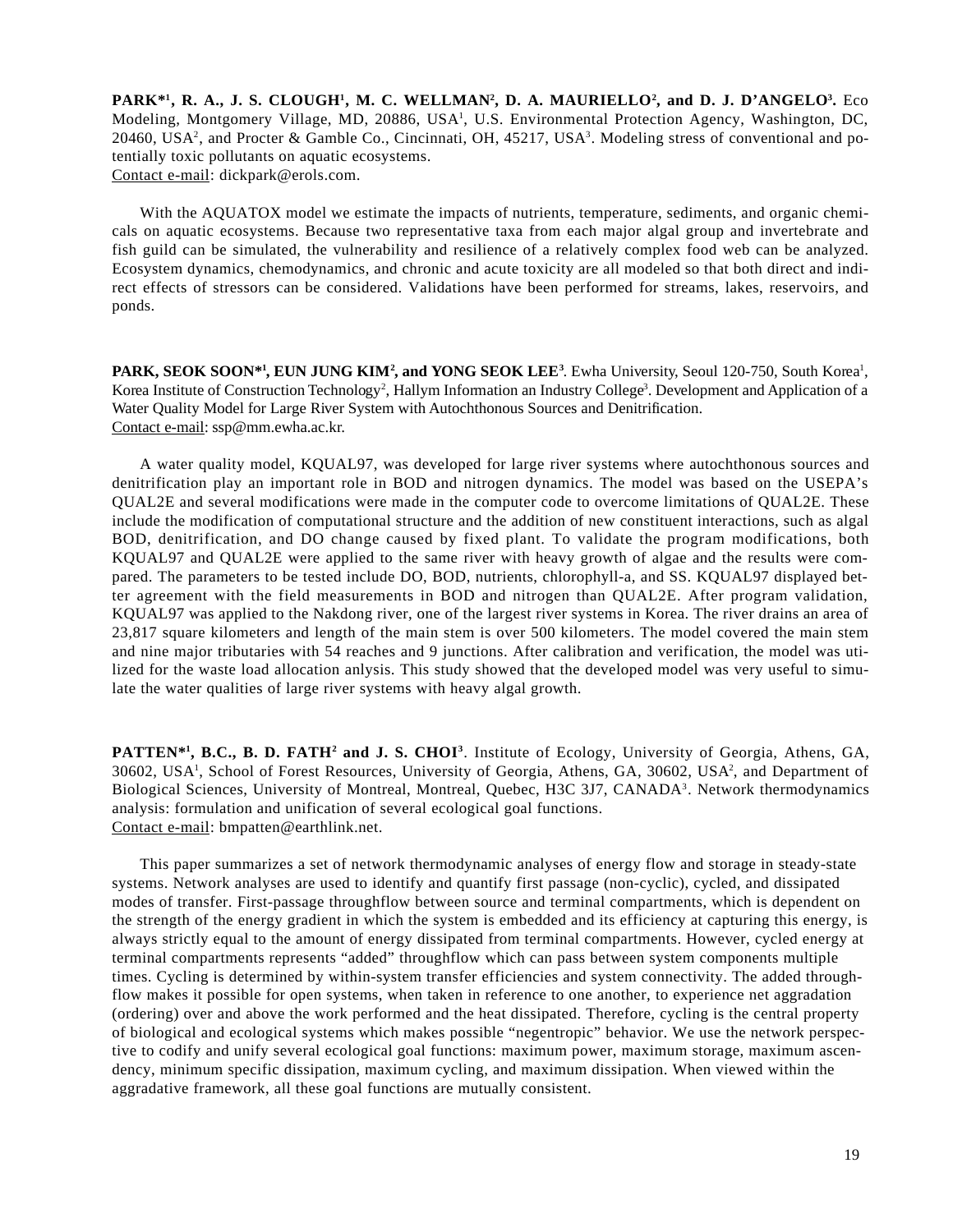PATTEN<sup>\*1</sup>, B. C. and R. W. SAGE<sup>2</sup>. University of Georgia, Athens, GA, 30602, USA<sup>1</sup>, and SUNY Adirondack Ecological Center, Newcomb, NY, 12852, USA.<sup>2</sup>. The Adirondack whitetail as a process in an ecosystem: a linear dynamic model.

Contact e-mail: bmpatten@earthlink.net.

Two points are made in this paper: 1. Organisms in ecosystems are not the discrete objects they seem to be when taken in isolation; they are processes dependent upon and integrated within the fabric of the whole. 2. The organism-system integrated relationship can be modeled in realistic detail employing a long advocated but little practiced style of modeling which assigns linearity to the state space and nonlinearity to the parameter space. These ideas are illustrated by a STELLA-implemented life-cycle model of the whitetailed deer (*Odocoileus virginianus*) in the Adirondack Mountain ecosystem of New York.

**PEDERSEN\*1 , E. K., W. E. GRANT1 , J. W. CONNELLY2 , and J. HENDRICKSON3** . Texas A&M University, College Station, TX, 77843-2258, USA<sup>1</sup>, and Idaho Department of Fish and Game, Pocatello, ID, 83204, USA<sup>2</sup>, and US Sheep Experiment Station, Dubois, ID, 83423, USA<sup>3</sup>. Multiple use of rangeland resources: simulation of sage grouse-sheep interactions in a sagebrush community in southeastern Idaho.

Contact e-mail: ellen@stat.tamu.edu.

A dynamic model was constructed to determine the effect of sheep management on declining populations of sage grouse (*Centrocercus urophasianus*) in the sagebrush (*Artemisia spp*.) rangelands of southeastern Idaho. The model consists of submodels representing (1) sage grouse population dynamics, (2) vegetation dynamics, including sagebrush, herbs, and forbs, and (3) livestock management, representing seasonal and habitat distribution of sheep grazing pressure. The model was developed and evaluated via a series of workshops involving livestock, rangelands, and sage grouse specialists from academic, governmental, and private organizations, as well as local ranchers. Preliminary sensitivity analysis indicates that grouse populations are most sensitive to mortality rates of 1- to 6-week-old chicks, while sagebrush dynamics are most sensitive to the frequency, size, and seasonality of fire. Initial simulations exploring alternative land use strategies suggest that grazing by sheep has relatively little impact on sage grouse populations at grazing intensities typical of sagebrush rangelands in southeastern Idaho. Changes in land use patterns that reduce quantity and quality of sage grouse nesting and brooding habitat have a relatively greater impact.

**SIZONENKO\*, V. P**. Institute of Mathematical Machines and System Problems, Kiev, 252187, UKRAINE. Modelling with increased accuracy radionuclides transport in the Kiev reservoir. Contact e-mail: sv@dem.ipmms.kiev.ua.

The article analyzes opportunities of the box model on complete mixing of the distribution  $90\text{Sr}$  in the Kiev reservoir after the Chernobyl accident and defines factors that influence mostly pollution transport. These types of models are less sensitive to the quality of initial data in comparison with existing, more complex, 1-, 2-, 3- dimensional models and require less computing time. The description of a new non-full mixed box model with a retarded parameter is presented. It gives the opportunity to describe the process with increased accuracy. As a result, the model UNDBE predicts with greater accuracy the concentration of a pollutant in the outflow of the reservoir, particularly in the case of a short time forecast. This approach does not require more detailed field measures than the full mixed camera model. The degree of complexity in the mathematical structure and computer code has not increased significantly. The block of parameter's identification has been included in the model software, which allows the selection of the best parameters of the model. Therefore, it becomes possible to increase model accuracy and to calibrate the model for concrete reservoir and pollutant, to use the model for various prognostic tasks and to solve optimization problems for water usage. The calculations and identification of parameters were made from field measurements during the 1994 spring flood resulting from ice jam.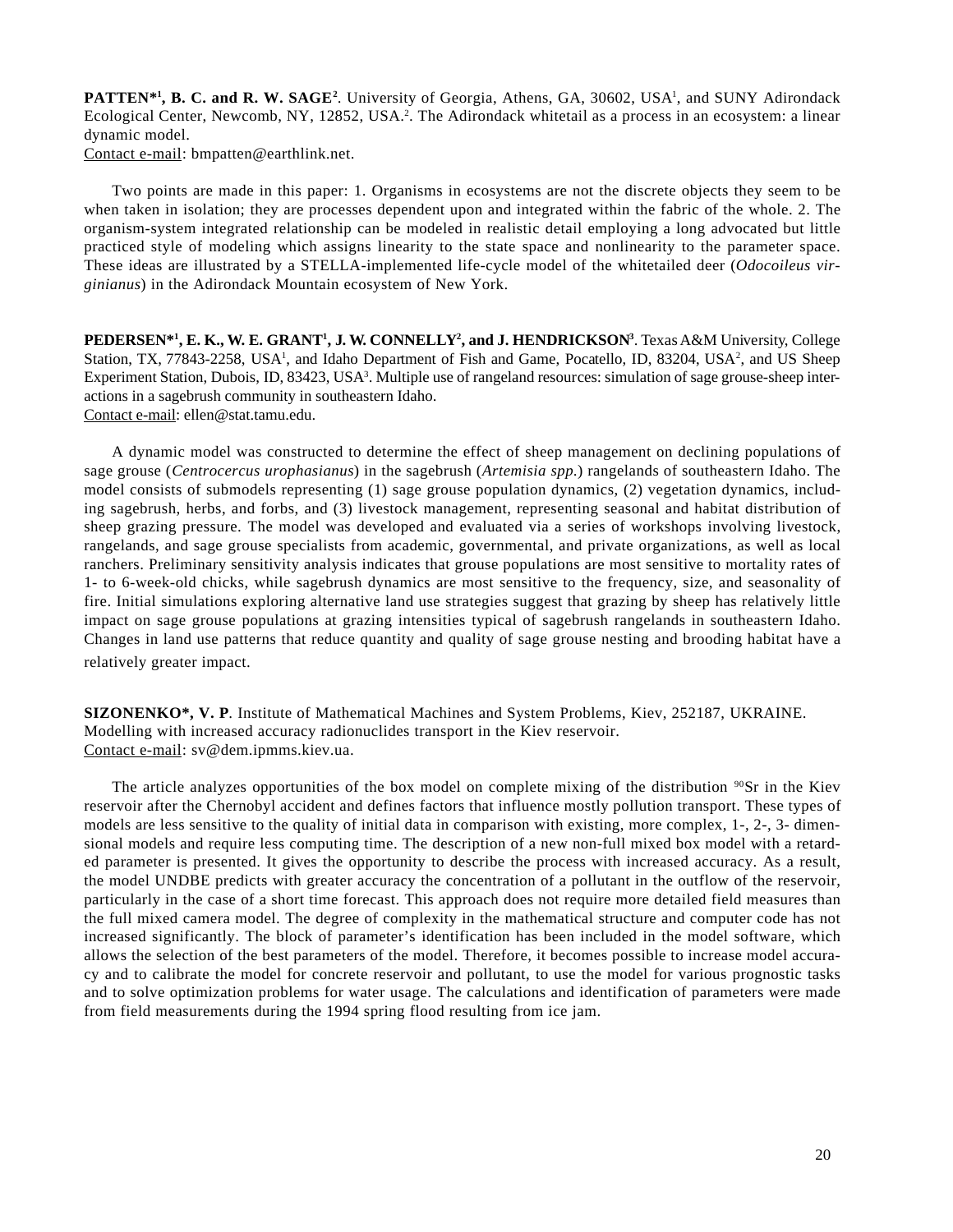**TIETEMA\*, A. and W. BOUTEN**. University of Amsterdam, Nieuwe Prinsengracht 130, 1018 VZ Amsterdam, THE NETHERLANDS. Parameter identification in incubation experiments. Contact e-mail: a.tietema@frw.uva.nl.

Sensitivity analyses of process-based models of biogeochemical transformations often reveal the same microbial parameters to which the models are most sensitive. These parameters are for instance the microbial carbonuse-efficiency and the microbial carbon-to-nitrogen ratio. A common characteristic of these parameters is that they are difficult or sometimes even impossible to measure directly in the studied system. This means that the values of these essential parameters can be quantified only by parameters optimalization by means of inverse modeling. However, a parameter optimalization in these incubation studies never yield a unique set of parameter values, which means that the outcome contains of many possible combinations of parameter values describing the results. This strongly limits the potential quantitative use of these experiments. In this presentation, we will discuss several solutions to quantify parameter values. They vary from increasing the information content of the measurements, analyzing the experimental results to determine what stage of the experiment contains the most information of the different parameters, to the optimal use of isotopes in incubation experiments. In addition, we will present an example of an incubation experiment based on the principles of the Substrate Induced Respiration method of determining microbial biomass to illustrate some of the solutions.

**VALENTINE, H.T.** USDA Forest Service, Northeastern Research Station, Durham, NH 03824. Modeling stand growth in a changing atmosphere.

Contact e-mail: hvalentine/ne\_du@fs.fed.us.

Recent findings regarding the magnitude of the influence of carbon dioxide concentration on the rate of photosynthesis in loblolly pine have been incorporated into a model of carbon allocation and growth. The model translates photosynthetic rates into rates of change in stand basal area, quadratic mean diameter, tree density, average tree height, average crown length, dominant tree height, and woody dry matter. The model was used to project the growth of loblolly pine stands in Virginia under the assumption that the atmospheric concentration of carbon dioxide will continue to increase by 1.6 ppm/yr, the average rate of increase in the last ten years. In addition, mean annual temperature was assumed to warm by 0.02 K/yr. The projections suggest that, in 20 years, the amount of woody dry matter in 20 year-old stands will be, on the average, 8 to 10% greater than the amount of woody dry matter in 20 year-old stands today. Similar increases in yield should be expected throughout the range of loblolly pine. Consequently, many yield tables and models will be rendered inaccurate unless adjustments are made to account for changing atmospheric conditions.

WOHLFAHRT<sup>\*1,2</sup> G., M. BAHN<sup>2</sup>, U. TAPPEINER<sup>3,2</sup> and A. CERNUSCA<sup>2</sup>. Centro di Ecologia Alpina, Trento, TN, 38040, ITALY<sup>1</sup>, University of Innsbruck, Innsbruck, 6020, AUSTRIA<sup>2</sup>, Europsche Akademie Bozen, Bolzano, BZ, 39100, ITALY<sup>3</sup>. A model of whole plant gas exchange and its application to herbaceous plant species from differently managed mountain grassland ecosystems.

Contact e-mail: Georg.Wohlfahrt@uibk.ac.at.

Within the EU-project ECOMONT a model was developed which aims at quantifying the  $CO_2$  and  $H_2O$  gas exchange of whole plants in their natural microenvironment, the canopy. In an up-scaling approach the model combines leaf (gas exchange, energy balance) and canopy (radiative transfer, wind attenuation) scale simulations. Net photosynthesis and stomatal conductance are modelled using a nitrogen sensitive model of leaf gas exchange. An analytical solution to the energy balance equation is adopted to calculate leaf temperatures. Radiative transfer, separately for the wavebands of photosynthetically active, near-infrared and long-wave radiation, is simulated by the means of a model which accounts for first order scattering of radiation, using detailed information on canopy structure as input data. The partial pressures of  $CO_2$  and  $H_2O$ , as well as air temperatures within the canopy are not modelled, but measured values used as input data instead. Field studies were carried out at the ECOMONT pilot study area Monte Bondone (Trentino/Italy, 1550 m a.s.l.). The model is parameterised for four forbs and one graminoid species occurring at three sites differing in land use, i.e. an abandoned area, a meadow and a pasture. Independent measurements are used to validate each of the major sub-models of the comprehensive whole plant gas exchange model. Selected examples show how the model may be applied to assess effects of land-use changes on whole plant gas exchange of mountain grassland species.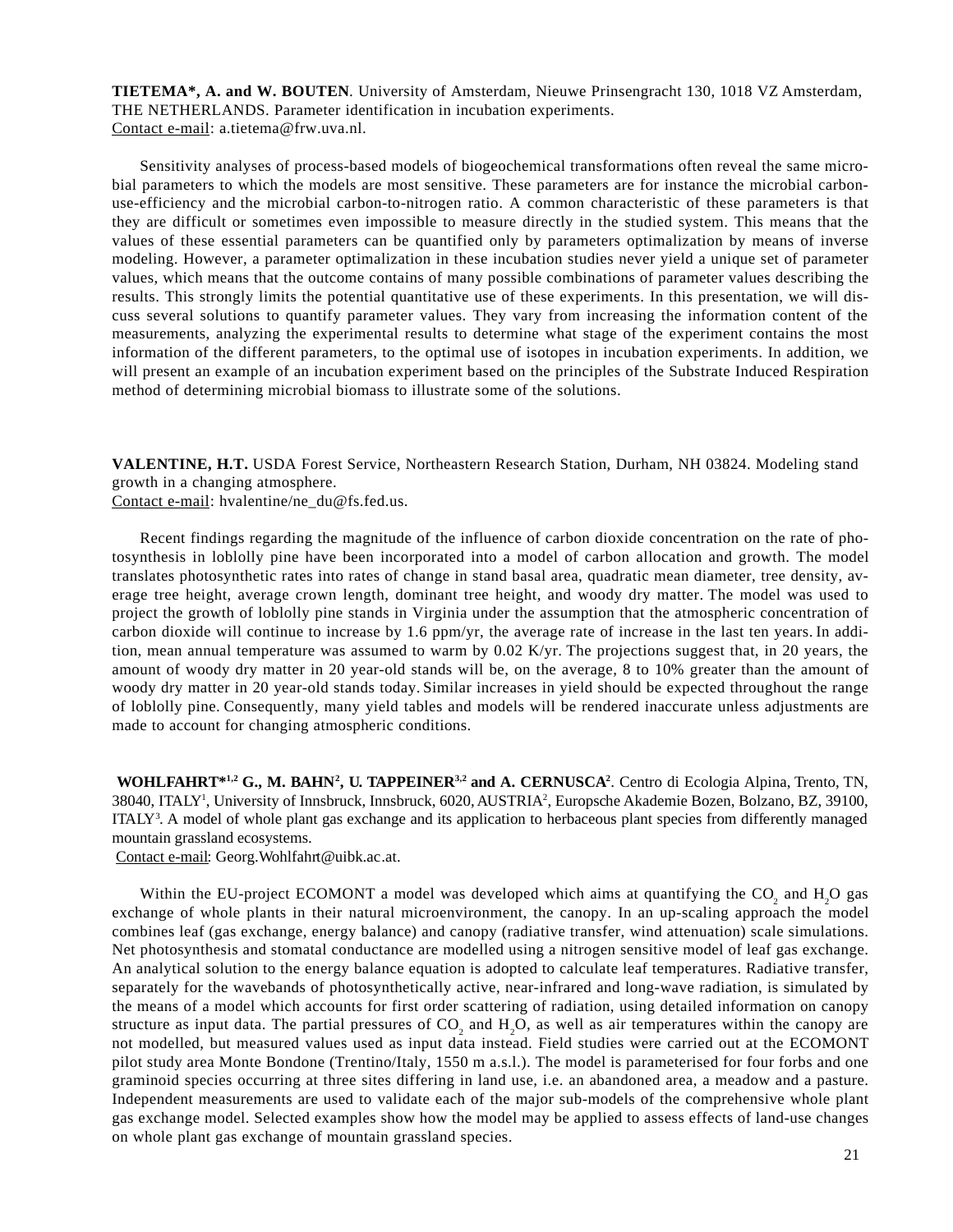YANG<sup>\*1</sup>, X. H., Q. GAO<sup>2</sup> and M. YU<sup>1</sup>. University of Connecticut, Storrs, CT, 06269, USA<sup>1</sup>, and Chinese Academy of Sciences, Beijing, CHINA<sup>2</sup>. Scaling simulation models for spatially heterogeneous ecosystems. Contact e-mail: xyang@canr1.cag.uconn.edu.

The dependence of simulation models on scales for spatially heterogeneous ecosystems was investigated. The dependence was found largely attributed to the nonlinearity of the model. Increasing scale or decreasing spatial resolution of a model tended to overestimate rate of ecosystem processes with diffusive spatial mass/energy transportation and Logistic competition. A technique for scaling a simulation model was developed by means of Taylor expansion of nonlinear functions of the spatial variables in the model. General scaling terms in this type of models were derived by running the model at finer scale resolution for selected grid cells in a coarser frame. The technique was applied to a grassland landscape in northeast China and the result was compared against five year observations on community succession. The results indicated that the present technique can effectively reduce overall scaling error of the model by as much as 50%, depending on the linear difference between the fine and the coarse resolutions as well as the sampling scheme used.

**YUE\*, T. X.** State Key Laboratory of Resources and Environmental Information System, Datun, Anwai, 100101 Beijing, P. R. CHINA. A general model for handling ordered data in huge number and its application. Contact e-mail: yue@lreis.ac.cn.

The technology of information collection and manipulation, which integrates Global Positioning System, Remote Sensing, and Geographical Information System, has made us have capacity to obtain highly dynamic data flow. If all information at every point on the Earth is put in order according to longitude, latitude and time, the ordered data in three dimensions can be reached. To effectively handle these ordered data in huge number, we construct a general model by means of differential geometry. The major contents of this general model include: (1) two of the variables (longitude, latitude and time) are temporarily fixed and the ordered data in huge number are transformed into a plane curve; for any plane curve, it is enough to analyze three parameters that are intercept, slope and curvature to find the characteristics of the ordered data; (2) in order to analyze the reasons that have caused the characteristics, matrixes of leading factors are included in the general model; (3) finally, the temporarily fixed variables are respectively allowed to change freely. In the case-study, spatial and temporal dynamics of land cover in China are studied by operating the general model on the vegetation index month by month from 1982 to 1992

**WU\*, J.** Arizona State University West, Phoenix, AZ, 85069, USA. Hierarchical modeling: a scaling ladder approach.

Contact e-mail: jingle@asu.edu.

Hierarchy theory suggests that ecological systems are nearly decomposable systems, and such systems can thus be simplified based on the principle of time-space decomposition. Patch dynamics provides a powerful way of dealing explicitly with spatial heterogeneity, and has emerged as a unifying concept across different fields of earth sciences. In this presentation, I present a cross-scale modeling and scaling strategy based on the hierarchical patch dynamics framework. The strategy consists of three stages, each of which may involve a number of steps and methods: (1) identifying appropriate patch hierarchies, (2) making observations and developing models of patterns and processes around focal levels, and (3) extrapolation across the domains of scale using a hierarchy of models. Identifying and taking advantage of the hierarchical structure and near-decomposability of complex ecological systems are essential to understanding and prediction because a hierarchical approach can greatly facilitate simplification and scaling. I argue that patch hierarchies can be used as "scaling ladders", and this scaling ladder approach can help simplify the complexity of systems under study, enhance ecological understanding, and minimize the danger of intolerable error propagation in translating information across multiple scales.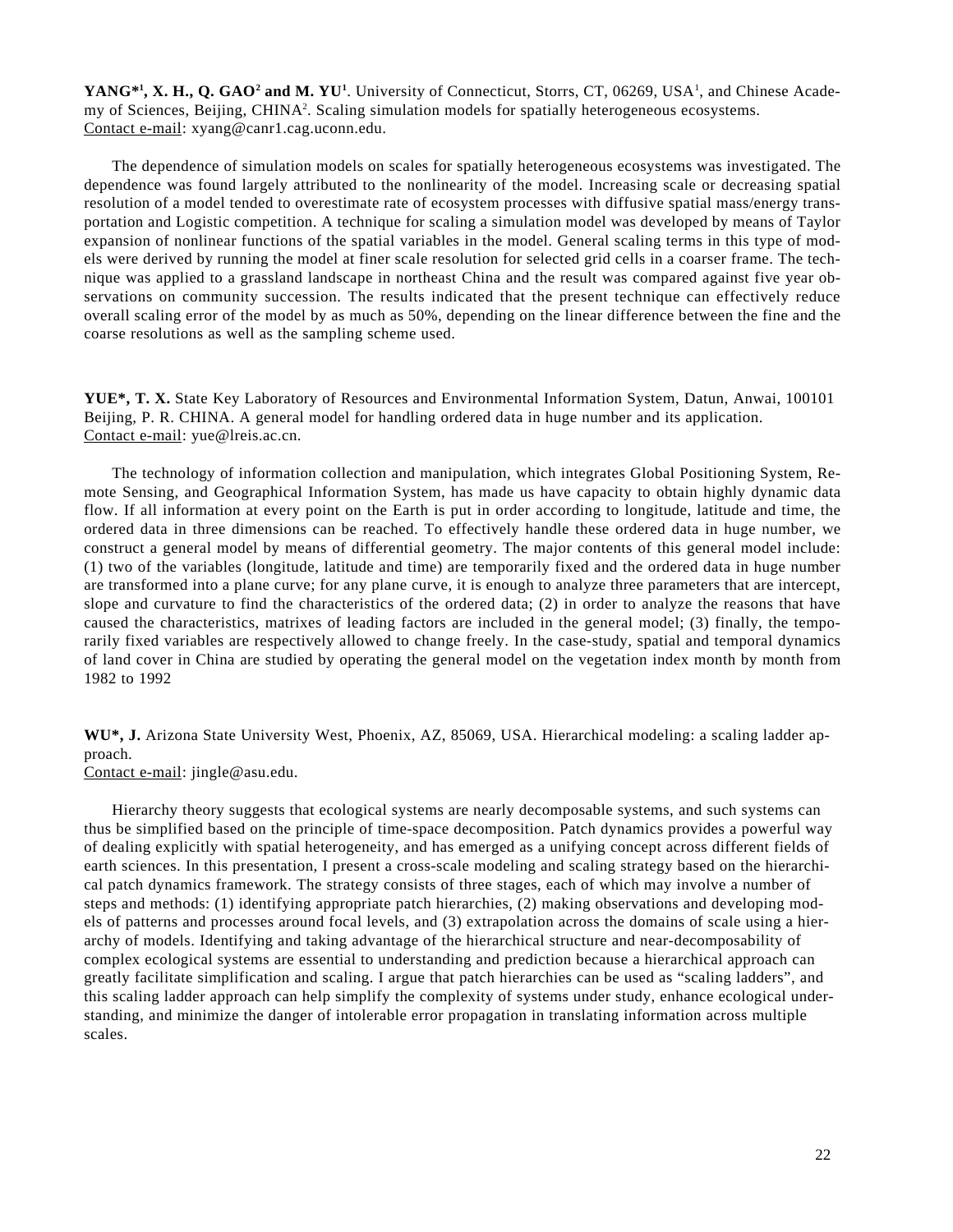# *Letter from the Editor*

ECOMOD has a new Editorial Board. I would like to express my sincere thanks, both personally and on behalf of ISEM, to the previous Editorial Board: Ellen K. Pedersen (Editor-in-chief), Wolfgang Pittroff (Associate Editor) and P. Fred Dahm (Associate Editor). They did an excellent job during their two-year term and deserve our deepest consideration. Fortunately, Ellen has agreed to remain on the new Editorial Board as Associate Editor; we will certainly benefit from her previous experience. Besides myself, the other members of the Editorial Board include Miguel F. Acevedo, University of North Texas, TX, USA, Michael S. Corson, Texas A & M University, TX, USA, and Tian Xiang Yue, Chinese Academy of Sciences, China. I thank them for agreeing to serve as Associate Editors. The main duties of the Editorial Board are to bring new ideas to ECOMOD and ISEM, review articles and looking for contributions. Any other ISEM member who would like to join the board is more than welcome. As far as I am concerned, excellent ideas can emerge from a group of people with various fields of expertise. There is no immediate plan to modify substantially the format of ECOMOD. As before, there will be articles for the Perspectives sections, book reviews, notes from the officers and members, conference announcements, etc. If you have ideas or would like to see new features in ECOMOD, by all means, let us know by contacting a member of the Editorial Board.

> Guy R. Larocque Editor

### *Book Review*

Review of Environmental Information Systems by O. Gunther, Springer, 244pp, 1998

This is a graduate level text and, as such, should do well. Its hypothesis is that the time is ripe to address the capture, storage and analysis of environmental data using modern computer technology. The material seems to be written at the appropriate level for graduates, with a sprinkling of examples. While these are somewhat biased in their selection, this is fine in a course text - the book does not pretend to offer a comprehensive literature review after all. Indeed, the author purposefully eschews topics such as GIS and simulation on the (correct) grounds that there are many other texts on these topics. These two issues are included only in passing to provide links to this other, more extensive literature.

After an introductory, scene-setting chapter, there are four main chapters. Chapter 2 describes issues of data capture using specific illustrations from water chemistry (the example here is the WANDA system with a focus on chromatographic data) and the use of satellite imagery.

Chapter 3 concentrates on data storage issues and discusses what a DBMS (database management system) can offer for environmental data. Spatial data and spatial query languages are discussed in detail as are various tree structures for multidimensional access. This is probably the most extensively described part of the book for which the student probably need some background in computing ideas (as well as concepts from probability needed in earlier chapters). Newer object-oriented techniques are described from the OO database viewpoint of behavioural and structural objectorientation: terminology not used outside this specialized subfield of object technology.

In the fourth chapter, the topic is data analysis and data support. Again, no complete coverage is attempted but the basic discussion will be found useful. Here a model for smog analysis is used as the case study. A section follows about GIS (despite the comment above) followed by an interesting catalogue of where to find further information on-line. The chapter concludes with a description of a real-life implementation in the city of Baden-W"urttemberg in Germany where an environmental information system (called UIS) has been used as a showcase project for how to manage the state's environmental activities.

The final chapter discusses metadata, that is, the data that describe the environmental data themselves. In the context of databases, the metadata are exempli-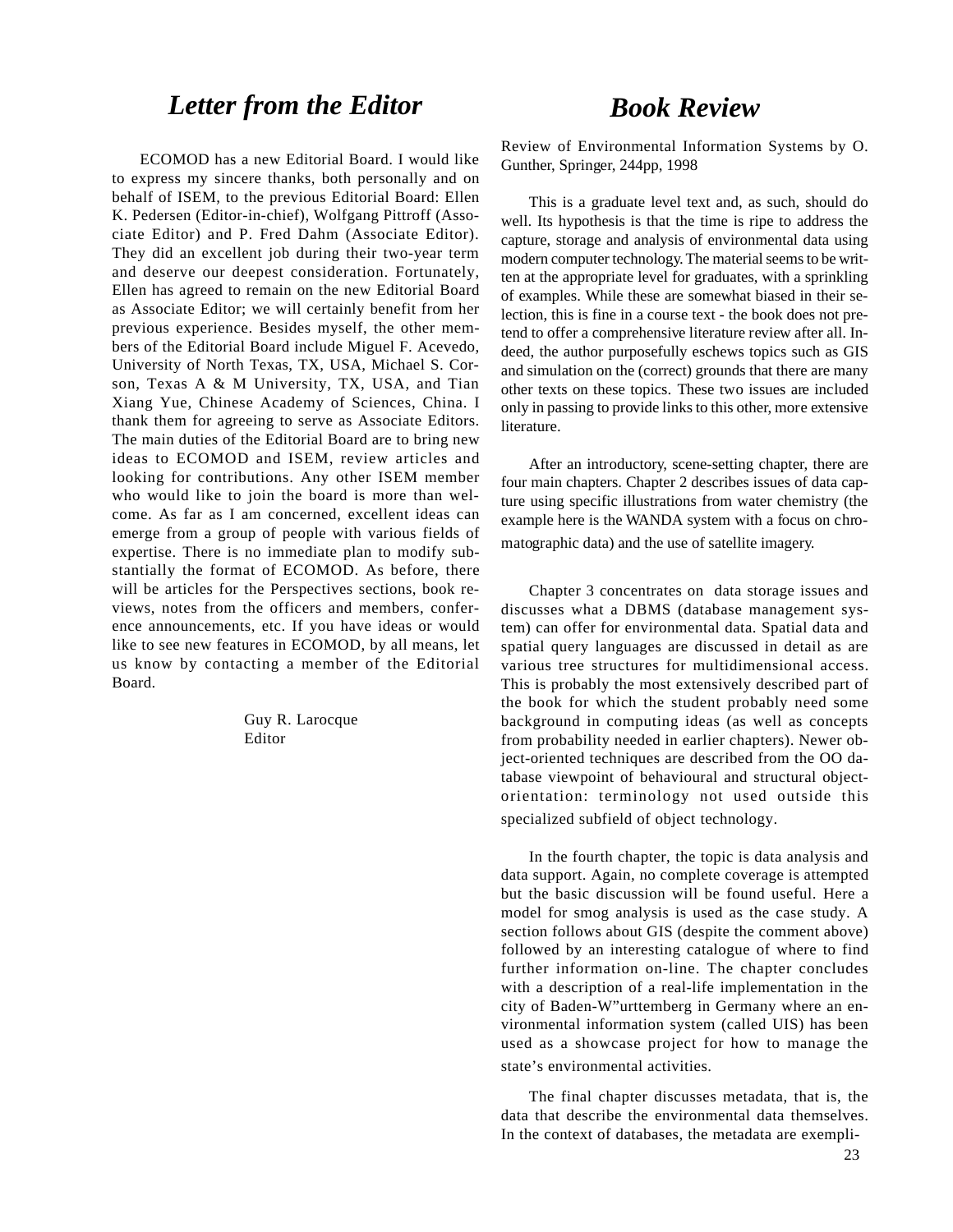fied by the database schemata. An example then follows in the US National Spatial Data Infrastructure (NSDI). The final section describes the UDK environmental data catalogue used in Austria and Germany. The reference list is extensive, pointing students to further reading, but incomplete in its coverage being biased to German sources.

Overall, this book provides a useful course text at the graduate level. It retains the students interest and challenges them to read around the subject without degenerating into a research monograph. Certainly worth your consideration.

> Brian Henderson-Sellers School of Computing Sciences University of Technology, Sydney

Review of Integrated Approach to Environmental Data Management Systems edited by N.B. Harmancioglu, M.N. Alpaslan, S.D. Ozkul and V.P. Singh, NATO ASI Series 2: Environment - Vol 31, Kluwer Academic Publishers, Dordrecht, 546pp, 1997, US\$227, #139

It is clearly the case that the integrated nature of the environment requires a holistic approach to data collection, analysis and management with respect to the various environmental elements that impact human societies. This was the focus of this NATO Advanced Research Workshop held in Turkey in 1996. It is perhaps surprising (and maybe even disappointing) that it is stated (page 434) that the main conclusions from the workshop ``basically constitute the initial step towards integration''. Indeed, the integration upon which these many delegates focussed, and as represented by their many papers in this edited volume, is most evident in this Conclusions and Recommendations chapter.

The bulk of the volume is what we have come to expect from conferences, including of course these NATO Workshops: relatively short research papers bearing no other than coincidental relationship to any other. Granted the editors have grouped these papers into related topics but, unlike a course text, no attempt is made (as is normal) to identify common threads between papers from research groups across the globe who have probably had no communication prior to meeting at this conference. It is thus very welcome to find an extensive summary chapter (Part IX) which draws together all these potentially disparate strands of

interesting argument.

The overall structure of the book is in ten parts, seven of which have a subdisciplinary focus, preceded by an introduction and followed by the Summary and Conclusions section noted above and then a major section (approximately 100 pages) describing a range of interesting case studies.

The sections discuss (II) objectives of environmental data management, (III) design of data collection networks, (IV) sampling and data presentation, (V) data processing, (VI) statistical sampling and analysis, (VII) databases and (VIII) using data for decision making.

Overall, the book, while overpriced, is well produced and a good starting point for someone wishing to identify current research topics in this important area of environmental data collection, analysis, integration and use in decision making. The Workshop aimed to achieve a major output of a set of recommendations for promulgation to politicians, national and international environmental bodies and community members. This seems to have been successfully achieved.

Brian Henderson-Sellers School of Computing Sciences University of Technology, Sydney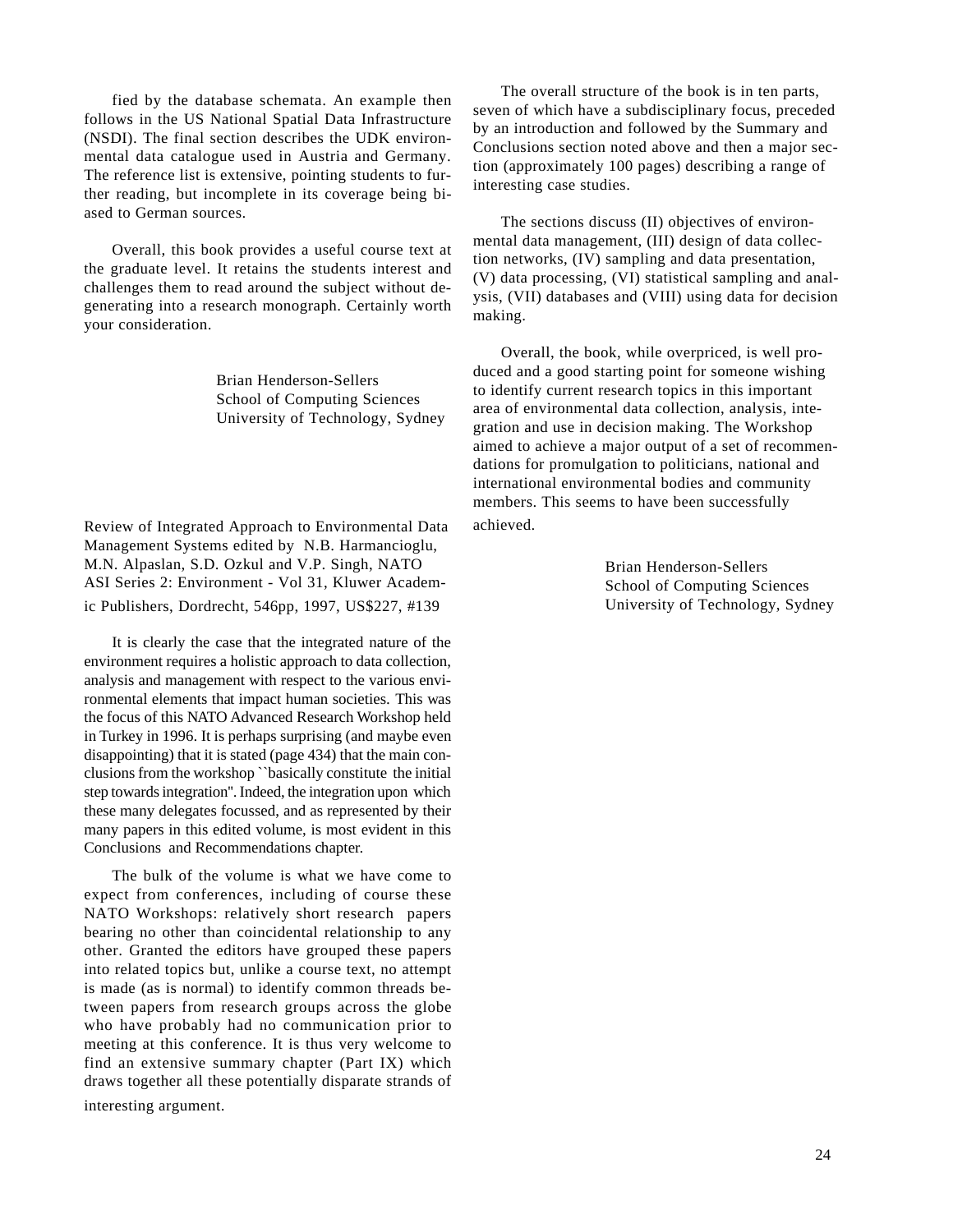# *Workshop announcement*

The forthcoming Ecosystem Model-Data Intercomparison (EMDI) workshop will, for the first time ever, compare a wide array of global carbon cycle models with field measurements of terrestrial net primary productivity (NPP). An initial EMDI workshop to explore model/data comparisons will take place at the University of New Hampshire, Durham, NH, USA, 5-8 December 1999. EMDI will utilize synthesized data from the Global Primary Productivity Data Initiative (GPP-DI) working groups, which were held with support from the U.S. National Center for Ecological Analysis and Synthesis (NCEAS) and the International Geosphere-Biosphere Program Data and Information System (IGBP-DIS). Methods for synthesizing and extrapolating sparse field observations of above-ground and below-ground NPP were developed during these working groups to create consistent estimates of total (above + below-ground) NPP at individual site and regional-scale grid cells.

EMDI will expedite the state-of-the-art towards the developmont of global carbon cycle models, and is expected to greatly advance this important area of ecosystem science. A number of publications in international journals are expected to result from the overall EMDI process. Following the EMDI activity, datasets of observed data (e.g. NPP), and model-forcing data (e.g. climatologies, soils) that contribute to the EMDI activity will be publicly available for other ecological applications (biodiversity studies, nutrient cycling, etc.).

For additional information or details, contact: Kathy Hibbard IGBP/GAIM Climate Change Research Center University of New Hampshire Durham, NH 03824, U.S.A. Fax: +1 (603) 862-2124 Email: k.hibbard@unh.edu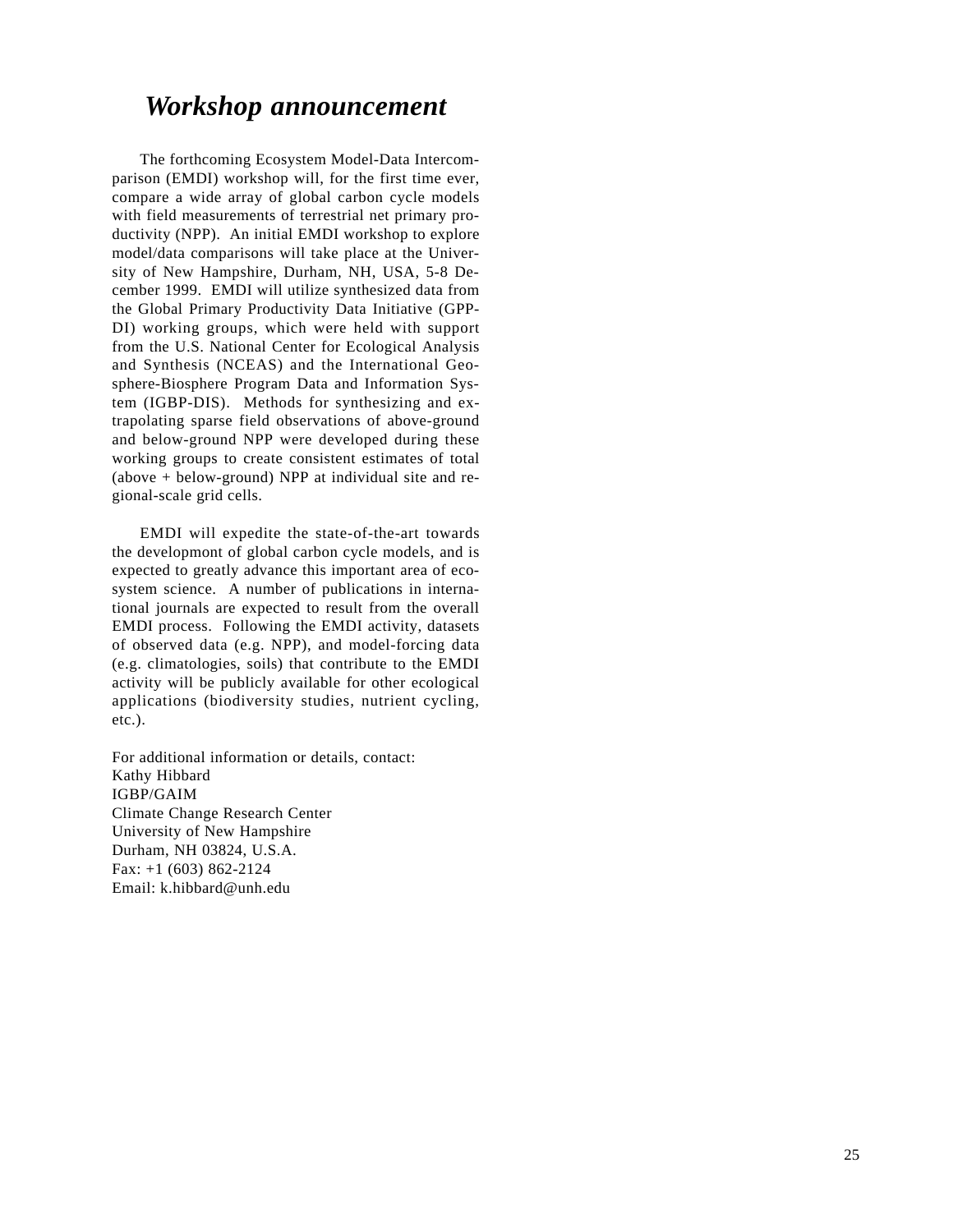# *Publication Information*

ECOMOD - Newsletter of the International Society for Ecological Modelling is published four times per year. Subscription is included with annual membership dues. Submissions by members and nonmembers of new items, articles, reviews (books, software), comments,announcement for conference, meeting or workshop, and suggestions are welcome. If possible, submissions over one-hundred words in length should be E-mailed or submissed in Microsoft Word or Word Perfect on 3.5" high density diskettes. All submissions are subject to editing prior to publication. Signed articles are the opinions of the authors and are not necessarily those of ISEM. ECOMOD articles may be reproduced without permission, but must be accompanied by acknowledgment of the source. ECOMOD is published simultaneously on the Internet: http://ecomod.tamu.edu/ecomod/isem.html. FTP site for manuscript submission is: ecomod.tamu.edu (anonymous FTP). FTP submissions must be accompanied by e-mail notification to the Editor.

#### EDITOR:

Guy R. Larocque Natural Resources Canada Canadian Forest Service Laurentian Forestry Centre 1055, du P.E.P.S. P.O. Box 3800 Sainte-Foy (Quebec) G1V 4C7 Canada Tel: 418-648-5791 Fax: 418-648-5849 E-mail: glarocque@cfl.forestry.ca ASSOCIATE EDITORS: Miguel F. Acevedo Department of Geography University of North Texas Denton, TX 76203, USA E-mail: acevedo@unt.edu

Michael S. Corson Dept. of Wildlife and Fisheries Sciences Texas A&M University College Station, TX, 77843-2258 USA E-mail: m-corson@tamu.edu

Tian Xiang Yue State Key Laboratory of Resources and Environmental Information System Chinese Academy of Sciences 917 Building, Datun, Anwai 100101 Beijing, P.R. China E-mail: yue@www.Ireis.ac.cn

Ellen K. Pedersen 1223 Arthur St. Davis, CA 95616 USA E-mail: elena@wheel.den.davis.ca.us